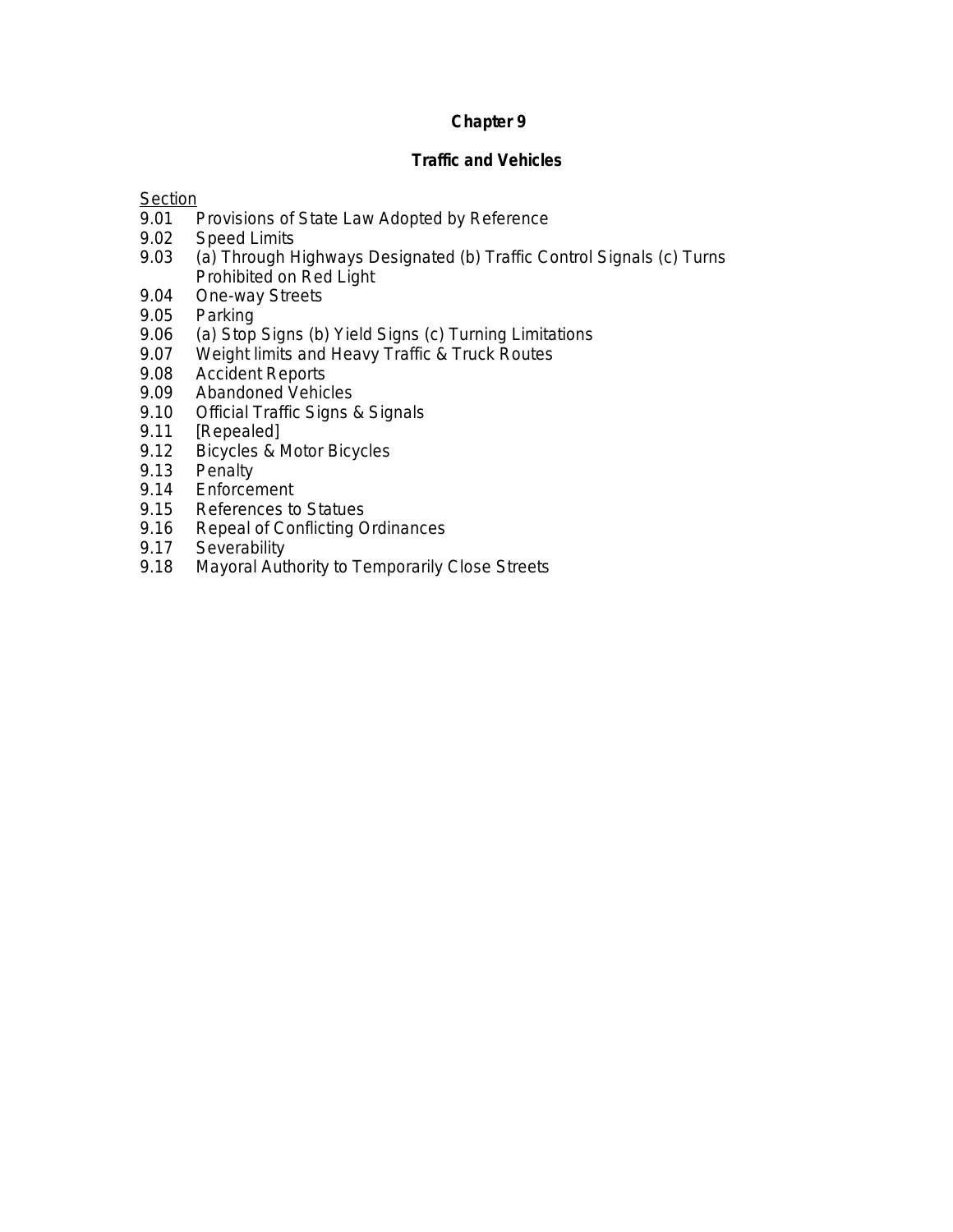#### **9.01 PROVISIONS OF STATE TRAFFIC LAW ADOPTED BY REFERENCE.**

Except as otherwise specifically provided in this code, the statuary provisions in Chapters 340 to 348, Chapter 350, and Section 23.33 of the Wisconsin Statues, describing and defining regulations with respect to vehicles, traffic, and use of All Terrain Vehicles and Utility Terrain Vehicles, exclusive of any provisions therein relating to penalties to be imposed and exclusive of any regulations for which the statutory penalty is a fine or term of imprisonment are hereby adopted and be reference made a part of this code as if fully set forth herein. Any act required to be performed or prohibited by a statute incorporated herein by reference is required or prohibited by this code. Any future amendments, revisions, or modifications of the statutes incorporated herein are intended to be made part of this code in order to secure uniform statewide regulation of traffic on the highways, streets, and alleys of the State of Wisconsin.

(a) That Section 349.21(1) of the Wisconsin Statutes is hereby adopted.\*

\*which provides that school bus operators may use flashing red warning lights in a residence or business district when pupils or other authorized passengers are to be loaded or unloaded at a location at which there are no traffic signals and such persons must cross the street or highway before being loaded or after being unloaded.

**9.02 SPEED LIMITS.** The Common Council of the City of Stevens Point hereby determines that the statutory speed limits on the following streets or portions thereof are unreasonable, unsafe, or imprudent and modifies such speed limits under authority granted by s. 349.11 of the Wisconsin statues as follows:

(a) Speed Limits Increased. Speed limits established by s.  $346.57$  (4) (e) (f) and (q), Wisconsin statutes, are increased as hereinafter set forth upon the following streets or portions thereof:

- 1. 35 miles per hour on:
	- a. [Repealed]
	- b. [Repealed]
	- c. County Trunk C from West Clark Street to West Gates Drive
	- d. West Gates Drive from County Trunk C to West Clark Street
	- e. West Clark Street from West city limits to West Gates Drive
	- f. [Repealed]
	- g. [Repealed]
	- h. [Repealed]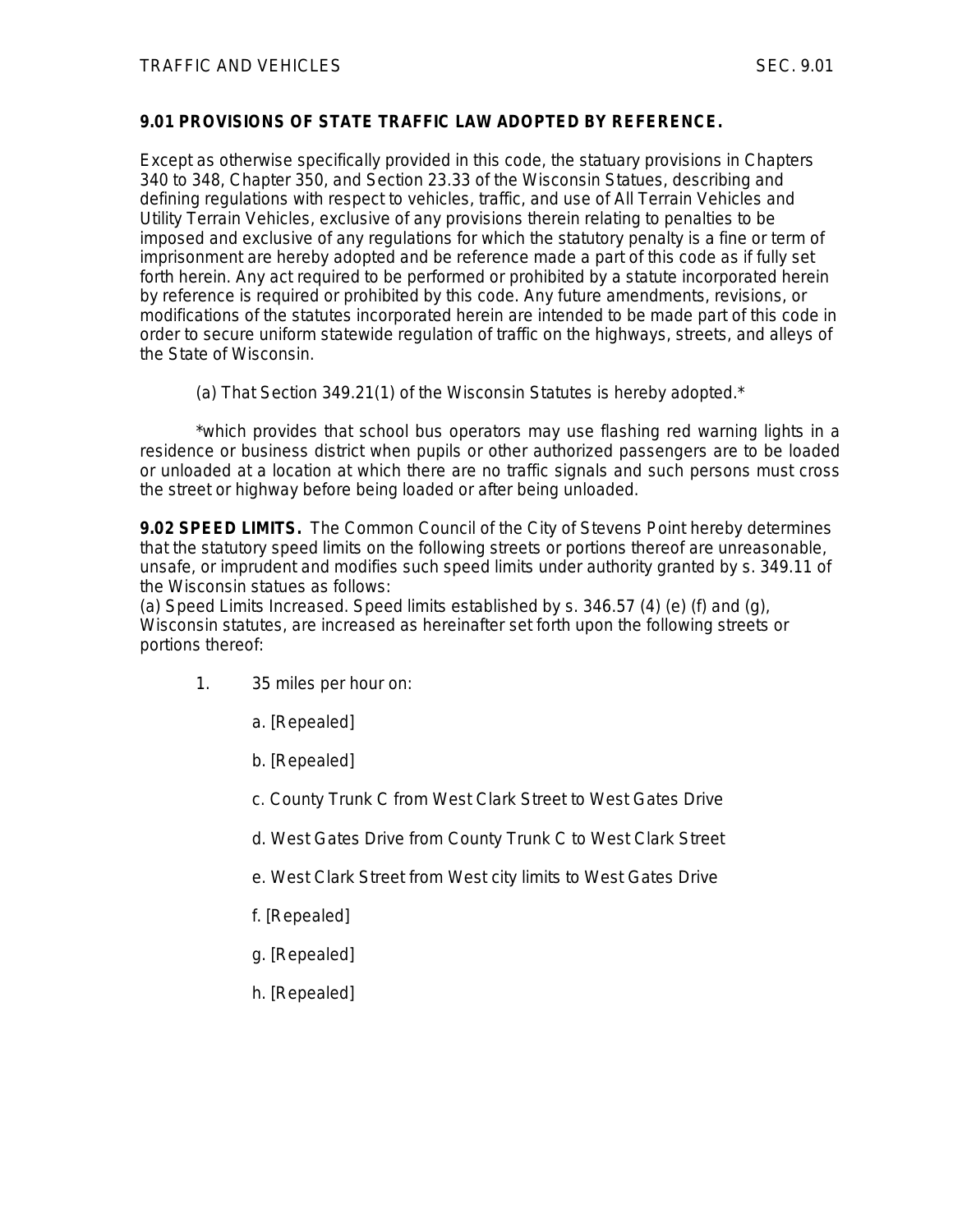i. Michigan Ave. at 100' North of Maria to N. Reserve Street

- j. N. Reserve St. to the North city limits
- k. Country Club Drive Hoover Road

l. North Point Dr. between Michigan Ave. & Stanley Street

- m. Patch Street from the 2800 block through the 4100 block
- n. [Repealed 08-16-21]
- o. [Repealed]
- p. [Repealed]

q. Main Street from a point of 307 feet east of Frontenac Avenue to a point of 383 feet east of Ridge Road.

- r. Stanley Street from Lindbergh Avenue to Green Avenue North.
- s. Torun Road from Norway Pine Drive to North City Limits.
- t. [Repealed]

u. Brilowski Road from North Point Drive to Elmwood Ave.

v. West County Hwy HH from West Harding Avenue westerly for a distance of .030 mile.

w. On Hwy. HH (Water Street & Riverview Avenue) from the intersection with Polk Street Northwesterly to a point 2440 feet east of West River Drive.

x. On County Hwy HH from east city limits to Hoover Road

y. On Division Street North for all southbound vehicles only, from a point 0.10 of a mile north of the center of the roundabout to the circulatory roadway of the roundabout.

- 2. 50 miles per hour on:
	- a. [Repealed 08-20-18]
- 3. 40 miles per hour on:

a. [Repealed]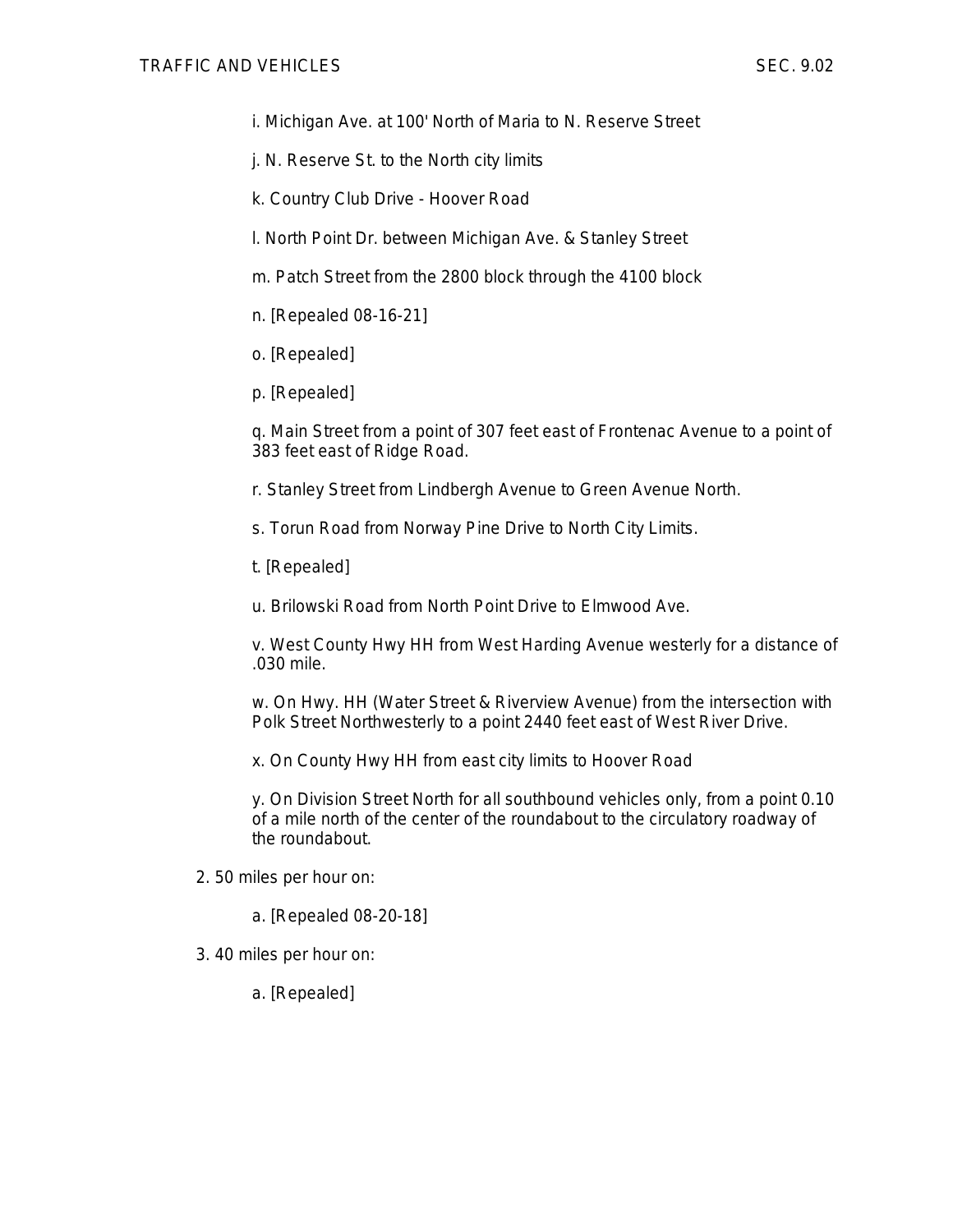- a. [Repealed 08-20-18]
- b. [Repealed]

b. Main Street from a point 383 feet east of Ridge Road to the easternmost city limits.

- 4. 45 miles per hour on:
	- a. [Repealed]

b. Stanley Street (State Highway 66) from Green Avenue North to the easternmost city limits.

c. On Hwy. HH (Riverview Avenue & West River View Avenue) from a point of 2440 feet east of West River Drive to the western city limits.

- d. On Brilowski Road from Elmwood Avenue to the South City limits
- e. [Repealed 09-17-2018]
- 5. 30 miles per hour on:
	- a. Stanley Street from Clayton Avenue to Lindbergh Avenue.
- 6. 55 miles per hour on:

a. On Division Street North for all northbound vehicles only, from a point 0.10 of a mile north of the center of the roundabout to the circulatory roadway of the roundabout.

b. Speed Limits Decreased: Speed limits are hereinafter set forth upon the following streets or portions thereof:

- 1. 10 miles per hour in:
	- a. Bukolt Park, around the lagoon
	- b. Iverson Park, around the park and picnic areas
- 2. 15 miles per hour in:
	- a. Bukolt Park entrance and exit
	- b. 15 miles per hour where School Crosswalk assembly is installed indicating a designated school zone crosswalk to include signalized locations (but not on approaches controlled by a STOP sign).
	- c. Main Street from Rogers Street to Water Street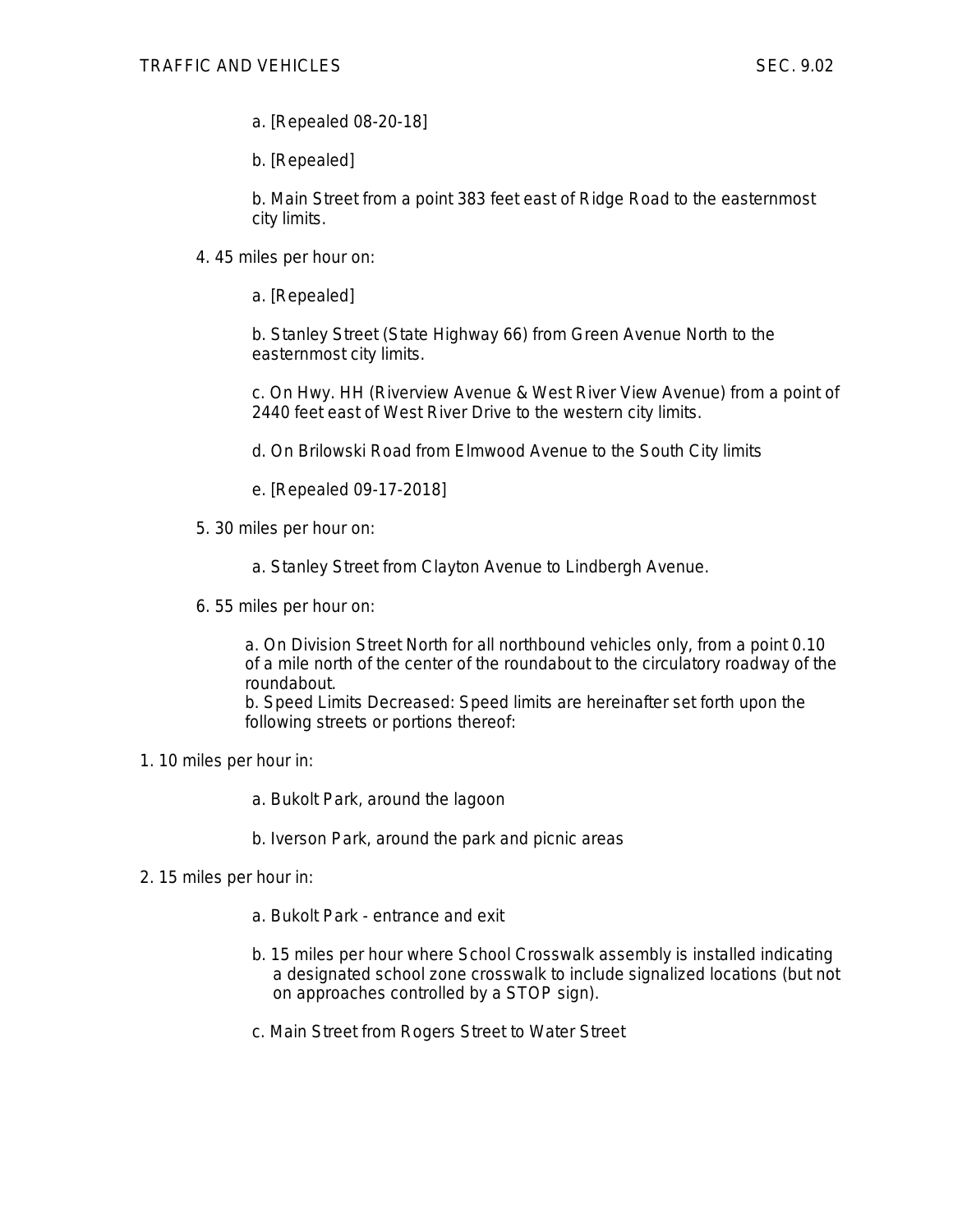- d. Second Street from Clark Street to Crosby Avenue
- e. Ellis Street from Church Street to Clark Street
- f. At the intersection of Division Street north and North Point Drive within the circulatory roadway of the roundabout.
- g. West Whitney Street from West Cornell Avenue to West Clark Street.
- h. West Cornell Avenue from West River Drive to West Whitney Street.
- i. On Ridge Road from a point 20' south of Simonis Street to a point 20' north of Simonis Street.

## **9.03**

(a) **THROUGH HIGHWAYS DESIGNATED.** In the interest of public safety and pursuant to s.349.07, Wisconsin statutes, the following streets or portions thereof are declared to be through highways and traffic signs or signals giving notice thereof shall be erected by the Police and Street Departments in accordnace with section 9 of this ordinance:

- 1. Main Street from Wilshire Blvd. to Crosby Avenue
- 2. Clark Street (Hwy 10) from Crosby Avenue to Wilshire Blvd.
- 3. Church Street from Minnesota Avenue to Main Street
- 4. Strongs Avenue from Main Street to Division Street
- 5. Second Street from main Street to DuBay Avenue
- 6. Maria Drive from Forest Street to Michigan Avenue
- 7. Michigan Avenue from Maria Drive to Church Street
- 8. Water Street from Clark Street to Polk Street
- 9. College Avenue from Union Street to Phillips Street
- 10. Division Street from DuBay Avenue to Depot Street
- 11. Illinois Avenue from Stanley Street to Main Street
- 12. Stanley Street (Hy 66) from Reserve Street to Indiana
- 13. West Clark Street (Hy 10) from Crosby Avenue to west city limits
- 14. Highway 10 from West Clark Street to west city limits.
- 15. Union Street from Main Street to Maria Drive
- 16. Phillips Street from Main Street to Portage Street
- 17. Bukolt Avenue from Second Street to Wisconsin River
- 18. Jefferson Street from Division Street to East city limits and Pinecrest Avenue
- 19. Dixon Street from Division Street to east city limits and Pinecrest Avenue
- 20. Fourth Avenue from east side of Wisconsin River to Illinois Avenue
- 21. Cornell Avenue from Witney Street to Highway 10
- 22. West River Drive from West Clark Street to south city limits
- 23. West River Drive from West Clark Street to west city limits
- 24. Center Street from Division Street to Texas Avenue
- 25. Minnesota Avenue from south city limits to Patch Street
- 26. Whiting Avenue from Water Street to Riverview Avenue
- 27. Wisconsin Street from Division Street to Cypress Street
- 28. Shaurette Street from Church Street to Cypress Street
- 29. Heffron Street from Church Street to Dan's Drive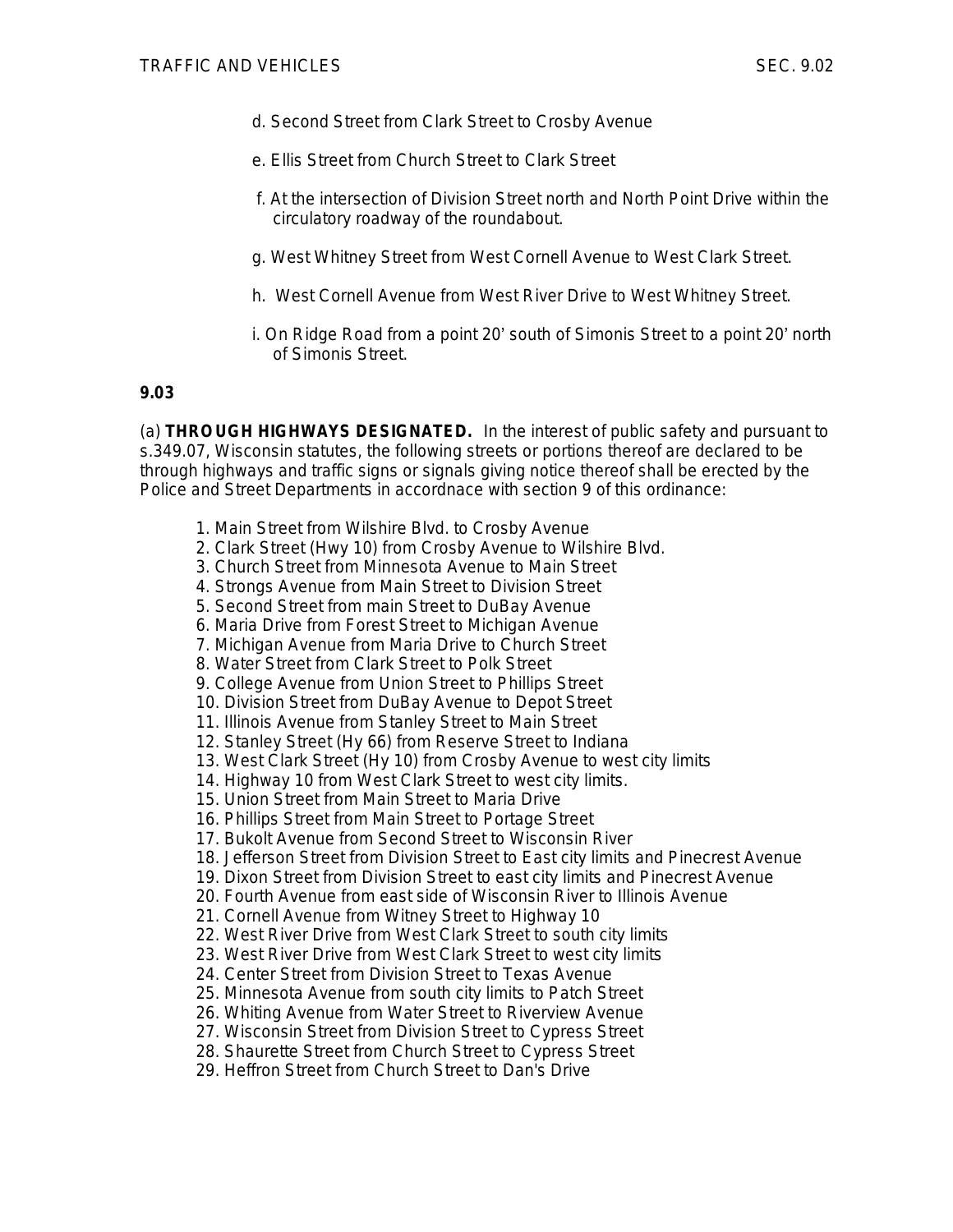- 30. Nebel Street from Minnesota Avenue to Michigan Avenue
- 31. Lindbergh Avenue from Della Street to Bush Street
- 32. Patch Street from Church Street to east city limits
- 33. Wyatt Avenue from Clark Street to Monroe Street
- 34. Fremont Street from Main Street to Stanley Street
- 35. Reserve Street from Main Street to north city limits (or DuBay Avenue)
- 36. Isadore Street from Portage Street to Maria Drive
- 37. North Point Drive from Division Street to Second Street North
- 38. Crosby Avenue from Main Street to Franklin Street
- 39. Forest Street from Franklin Street to north city limits
- 40. Sixth Avenue from Second Street to Front Street
- 41. Washington Avenue from Forest Street to Second Street
- 42. Franklin Street from Lee Street to Reserve Street

Prentice Street from Fourth Avenue to Maria Drive

(b) TRAFFIC CONTROL SIGNALS; CONTROLLED INTERSECTIONS DESIGNATED.

In the interest of public safely, the following intersections are declared controlled intersections and traffic control signals shall be installed thereon in conformity with the Wisconsin Official Traffic Control Device Manual and provisions of this code:

(1) Brilowski Road and U.S. Highway 10 East (Main Street).

(2) CenterPoint Drive and Church Street.

(3) CenterPoint Drive and Second Street/Water Street.

- (4) Church Street and Clark Street.
- (5) Church Street and Michigan Avenue.
- (6) Clark Street and Division Street.
- (7) Clark Street and Michigan Avenue.
- (8) Clark Street and Strongs Avenue.

(9) Clark Street and Water Street.

(10) Country Club and Main Street.

- (11) Crosby Avenue and Water Street.
- (12) Division Street and Fourth Avenue.
- (13) Division Street and Jefferson Street/Wisconsin Street.
- (14) Division Street and Main Street.
- (15) Division Street and Maria Drive.

(16) [Repealed 08-20-18]

(17) Main Street and Michigan Avenue.

(18) Michigan Avenue and Patch Street.

(19) Michigan Avenue and Stanley Street.

(20) Church Street and Heffron Street.

(21) Main Street (U.S. Highway 10 East) and Maple Bluff Road/Old Highway 18.

(22) Dixon Street and Michigan Avenue.

(23) At the intersection of Church Street and Nebel Street.

(24) At the intersection of Water Street and Highway HH.

(25) At the intersection of Water St. (Hwy HH) and Polk Street

(26) At the intersection of Jefferson Street & Michigan Avenue.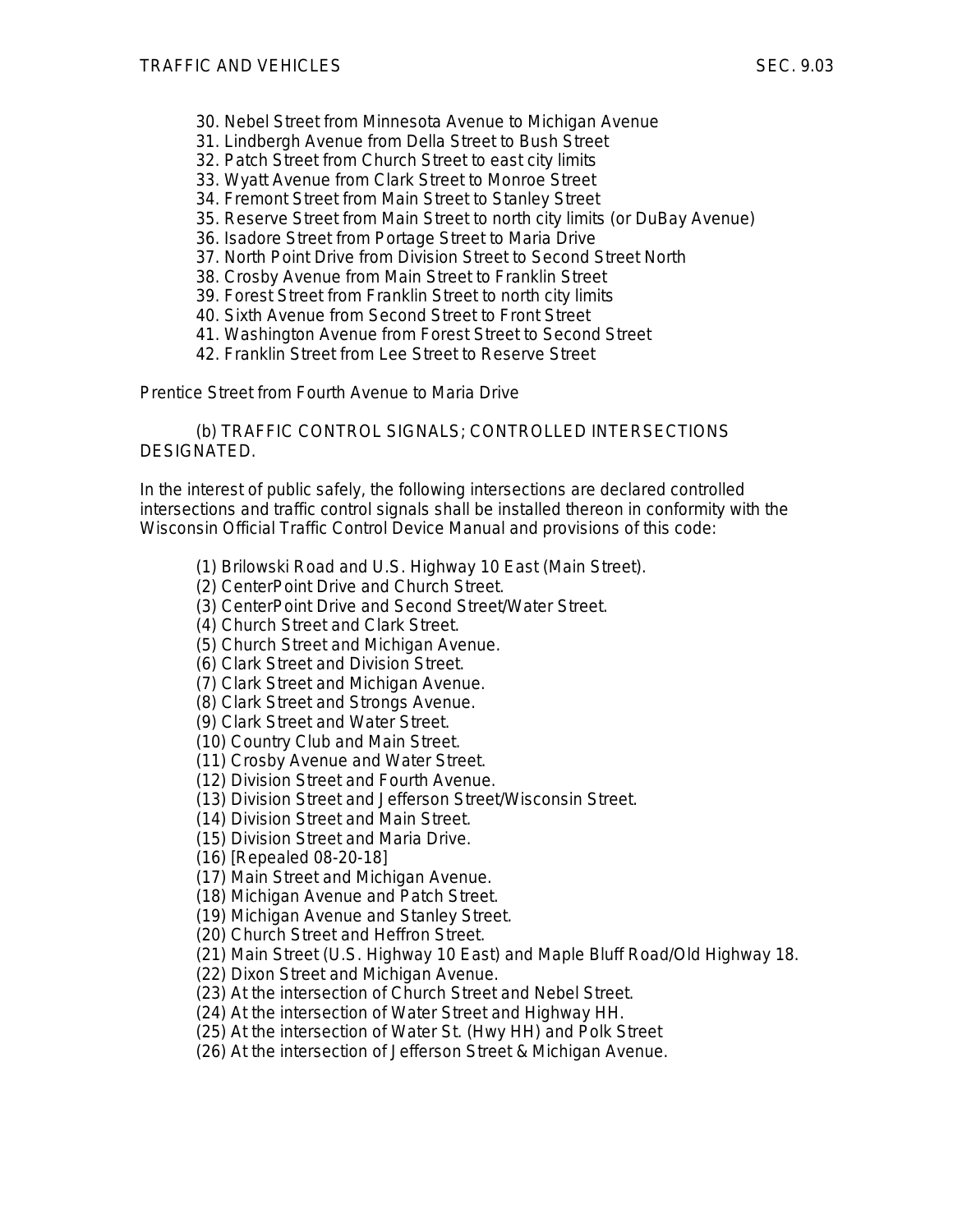- (27) At the intersection of Wilshire Boulevard & Main Street (Hwy. 10)
- (28) At the intersection of Brilowski Road and Lands' End Way.
- (29) At the intersection of U.S. Hwy 10 and County Highway P.

(30) At the intersection of Church Street (Bus. 51) / Division Street (Bus. 51) / Park Street / Madison Street. (Created 9-4-2012)

- (31) At the intersection of County Road HH and Business Park Drive.
- (32) At the intersection of County Road HH and Brilowski Road (CR R).
- (33) At the intersection of Division Street North and Academy Avenue.

(c) TURNS PROHIBITED ON RED LIGHT.

No operator of any vehicle shall make a turn on a red traffic signal at the following locations:

(1) Left turn from Strongs Avenue onto Clark St.

**9.04 ONE-WAY STREETS.** Pursuant to section 349.10, Wisconsin Statues, the following streets and roadways and parts thereof are declared to be one-way streets and no person shall operate any vehicle thereon except in the indicated direction.

(a) Streets

- 1. Westerly on Main Street from Minnesota Avenue to Prentice Street
- 2. Westerly on Main Street from Church Street to Water Drive
- 3. Westerly on CenterPoint Drive from Rogers Street to Water Street
- 4. Easterly on Clark Street from Water Street to Minnesota Avenue
- 5. Northerly on Minnesota Avenue from Clark Street to Main Street
- 6. [Repealed]. 4-16-12
- 7. [Repealed]. 4-16-12
- 8. Northerly on Church Street from Division Street to Arlington Place
- 9. Southbound on Strongs Avenue from Main Street to Park Street
- 10. Northerly on Second Street from CenterPoint Drive to Portage Street
- 11. Southerly on First Street from Portage Street to CenterPoint Drive
- 12. Southerly on Frederick Street from Maria Drive to Walker Street
- 13. Northerly on West Street from Walker Street to Maria Drive
- 14. Southerly on Reserve Street from Main Street to Clark Street
- 15. Northerly on Prentice Street from Main Street to CenterPoint Drive 16. [Repealed]
- 17. [Repealed 5-21-12]
- 18. Northerly on West Whitney Street to West Cornell Avenue
- 19. Westerly on West Cornell Ave. to West River Drive
- 20. Westerly on Lloyd Street from Blaine Street to Cleveland Avenue
- 21. Northerly on Cleveland Avenue from Lloyd Street to Rice Street
- 22. Westerly on Franklin Street from Division Street to Prentice Street
- 23. Counter Clockwise one way traffic flow at the Mathius Mitchell Public Square

24. Westerly on Ellis Street from Church Street to Strongs Avenue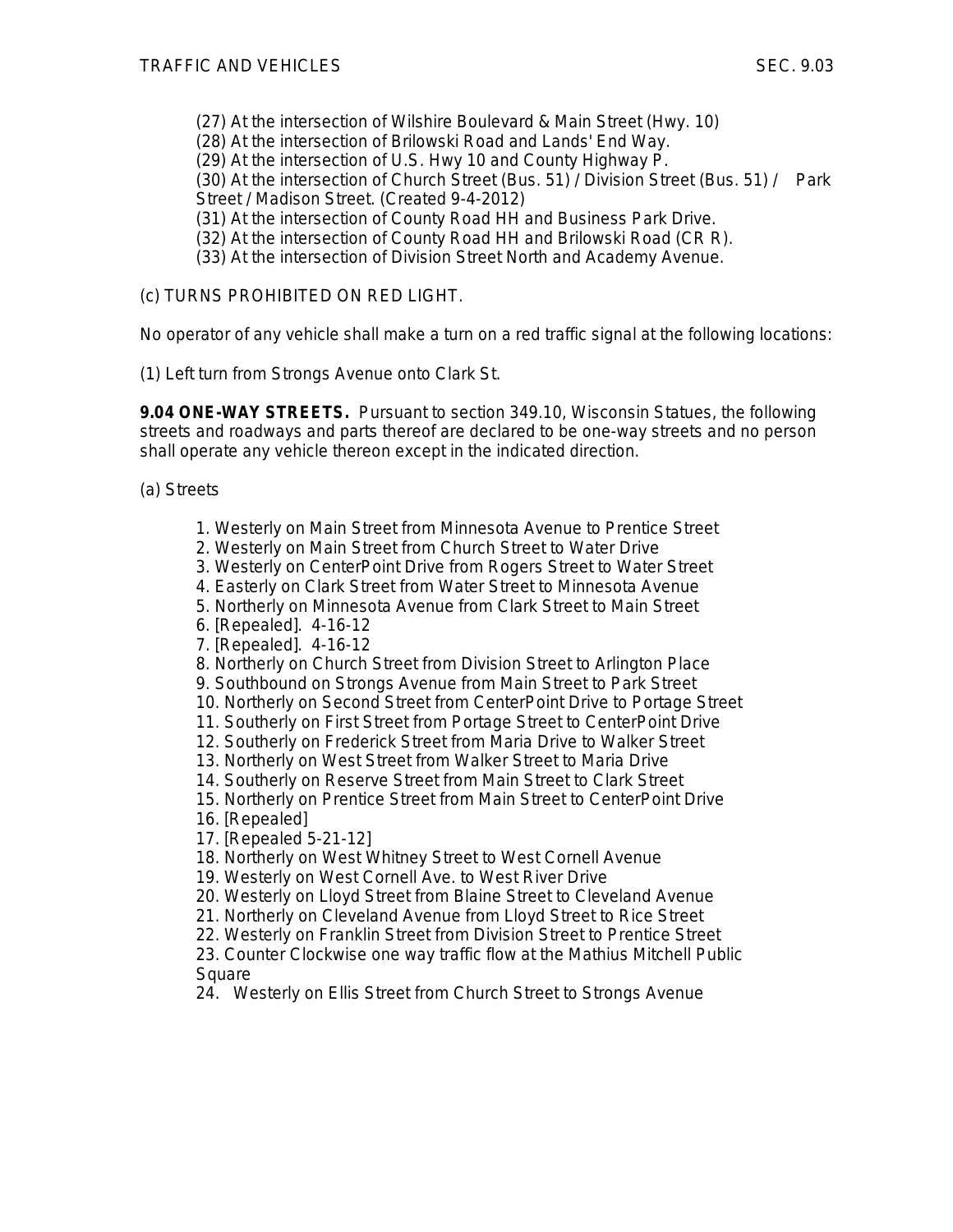## (b) Park Roads

In Accordance with appropriate signs posted on authority of the Director or Parks and Recreation and the Director of Public Works designating one-way roads within Bukolt Park and Iverson Park.

## **9.05 PARKING LIMITATIONS (See Separate Document)**

## **9.06 STOP SIGNS, YIELD SIGNS, TURNING LIMITATIONS (See Separate Document)**

# **9.07 WEIGHT LIMITS AND HEAVY TRAFFIC AND TRUCK ROUTE S**

(1) Weight Limits. No person shall operate any vehicle with a gross weight in excess of 10,000 pounds on streets or portions of streets, or alleys, except those designated as heavy traffic and truck routes, other than for the following purposes.

1. Operating while actually engaged in deliveries or pick-ups to business or residence from the nearest designated heavy traffic and truck route.

2. Governmentally owned vehicles for the purpose of maintaining streets and alleys.

3. Operating to and from garage of owner or operator, or for the purpose of having the truck serviced repaired or while being tested.

(2) Heavy Traffic and Truck Routes

1. All streets in the city which are designated as a U.S. (federal), State or County Trunk Highway by the Wisconsin Department of Transportation or the Portage County Highway Department.

- 2. Patch Street-Industrial Park Road from Church Street to Hoover Road.
- 3. Wayne Street from Minnesota Avenue through the 3400 Block.
- 4. Dixon Street from Michigan Avenue to Minnesota Avenue
- 5. Minnesota Avenue from Dixon Street to Wayne Street
- 6. Michigan Avenue from Church Street to North Point Drive
- 7. [Repealed]
- 8. [Repealed]
- 9. Whiting Avenue from Church Street to South City Limits
- 10. North Point Drive from Division Street North to Michigan Avenue North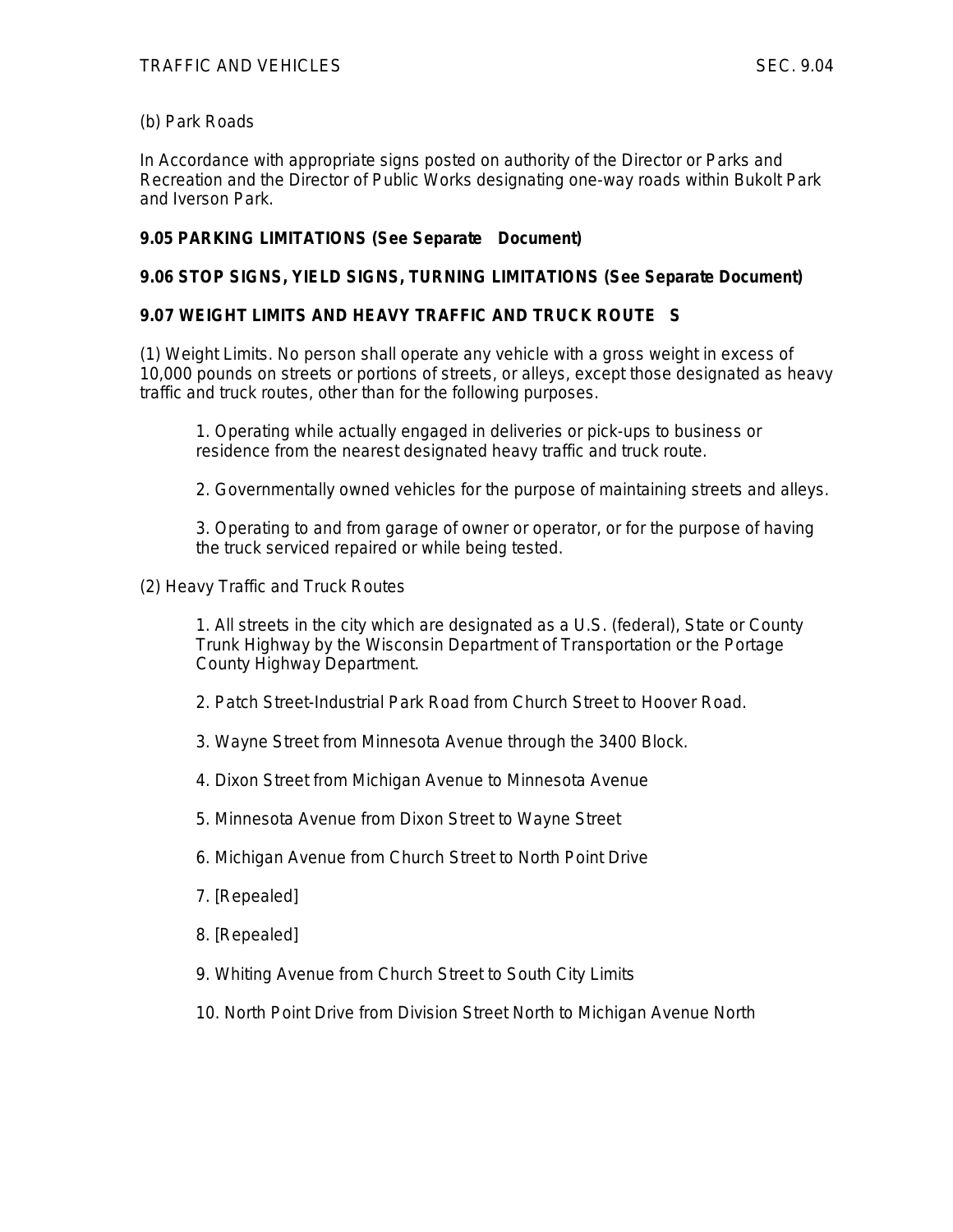- 11. Second Street from CenterPoint Drive to north city limits
- 12. [Repealed]
- 13. Church Street from CenterPoint Drive to Clark Street
- 14. [Repealed]
- 15. Portage Street from Second Street to First Street
- 16. First Street from Portage Street to Water Street-CenterPoint Drive
- 17. Hoover Road-Country Club Drive entire portion within the city
- 18. [Repealed]
- 19. Nebel Street from Church Street to Water Street
- 20. Wildwood Drive from Windy Drive to Main Street (U.S. Highway 10 East)
- 21. Windy Drive entire portion within the City
- 22. Indiana Avenue from Wayne Street to Dixon Street.
- 23. Dixon Street from Indiana Avenue to the City Limit in the 3400 Block.
- 24. Wilshire Boulevard from Main Street to Jefferson Street.
- 25. Jefferson Street in the 3500 Block.
- 26. Wood Street from Wisconsin Street to Park Street.

27. Park Street from Division Street to Bliss Avenue, this includes an extension of Park Street to Mason Street.

- 28. Mason Street from Canadian National Railroad tracks to Park Street.
- 29. Stanley Street between Michigan Avenue and U.S. Hwy 10/51/39.

30. E.M. Copps Drive from Brilowski Road (County Road R) to 1,926 feet east of Week Street.

**9.08 ACCIDENT REPORTS.** The operator of any vehicle involved in an accident shall immediately, after such, accident file with the city police department a copy of the report required by section 346.70 of the Wisconsin Statutes, if any. If the operator is unable to make such report, any occupant of the vehicle at the time of the accident capable of making such report shall have the duty to comply with this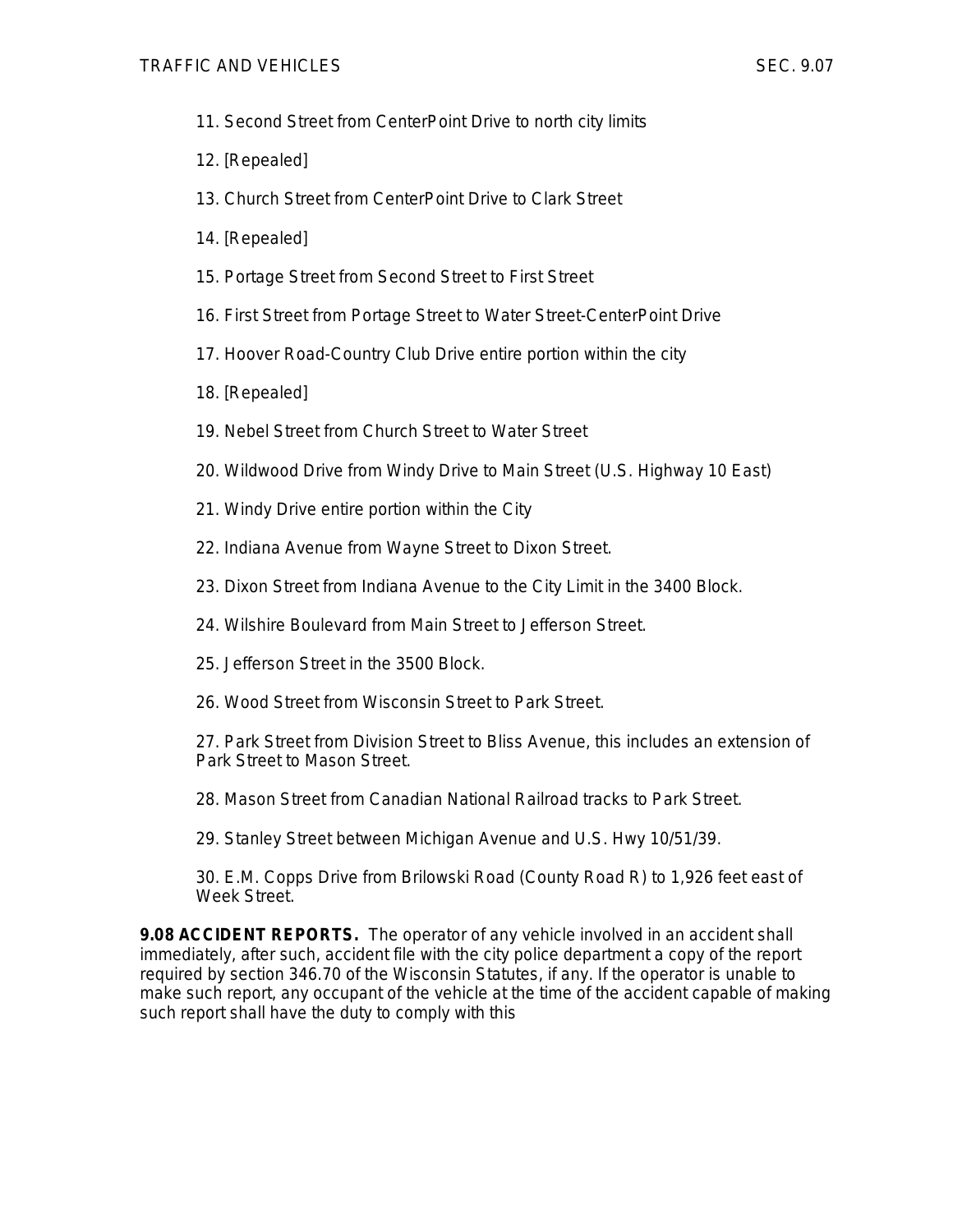section. Such reports shall be subject to the provisions and limitations in sections 346.70 (4) (f) and 346.73 of the Wisconsin Statutes.

## **9.09 ABANDONED VEHICLES**

(1) Abandonment of Vehicles Prohibited. No person shall abandon any vehicle unattended within the City of Stevens Point for such a time and under such circumstances as to cause the vehicle to reasonably appear to be abandoned.

(2) Definition. As used in this Section, "vehicle" means a motor vehicle trailer, semi-trailer or mobile home as defined in Section 9.01 of this Code, machinery, and any partially dismantled, non-operable, wrecked, junked or discarded motor vehicle, whether or not registered under Chapter 341 of the Wisconsin Statutes.

(3) Presumption of Abandonment. Any vehicle left unattended for more than 48 hours on any public street or grounds, or on private property without the permission of the owner or lessee, is deemed abandoned and constitutes a public nuisance; provided that the vehicle shall not be deemed abandoned under this Section if left unattended on private property out of public view, by permission of the owner or lessee.

(4) Exceptions. This Section shall not apply to a vehicle in an enclosed building, a vehicle in an appropriate storage space or depository maintained in lawful place and manner authorized by the City of Stevens Point or a vehicle parked in a metered or paid lot or parking space where the required fee has been paid and meter activated.

(5) Removal and Impoundment or Sale. Any vehicle found abandoned in violation of this ordinance shall be impounded by the Police Department until lawfully claimed or disposed of as provided in this Section. If the Chief of Police of his/her duly authorized representative determines that towing costs and storage charges for the minimum impoundment period [see subsection (6)] would exceed the value of the vehicle, the vehicle may be junked or sold prior to the expiration of the impoundment period upon determination by the Chief of Police that the vehicle is not wanted for evidence or any other reason; provided that substantially complete vehicles in excess of 19 model years of age shall be sold or disposed of only by auction, sale or sealed bid in accordance with subsection (8) of this Section.

(6) Minimum Impoundment Period. The minimum period of impoundment or storage of a vehicle found in violation of this Section shall be 10 days.

(7) Notice to Owner. The Police Department removing or causing the removal of any vehicle found in violation of this Section shall immediately notify the Chief of Police of the abandonment and location of the impounded vehicle, and shall within 10 days thereafter notify the owner and lienholders of record, by certified mail, of the impoundment and of their right to reclaim the vehicle. The notice shall set fourth the information contained in Section 342.40(3) of the Wisconsin Statutes, and shall state that the failure of the owner of lienholders to exercise their rights to reclaim the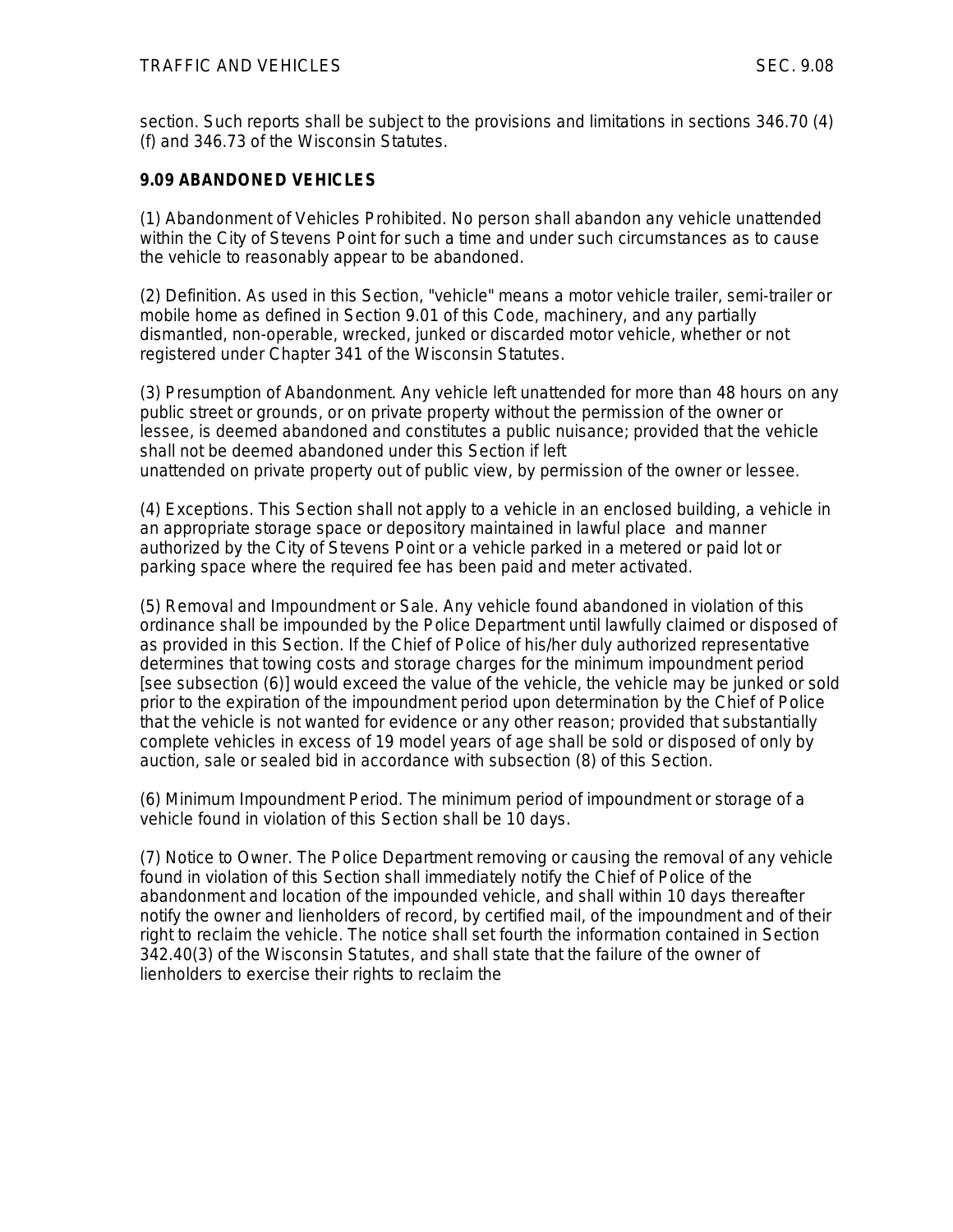vehicle shall be deemed a waiver of all right, title and interest in the vehicle and a consent to sale of the vehicle.

*Wisconsin Statute 342.40 (3) (intro.) Any municipality or county may enact ordinances governing the removal and disposal of abandoned vehicles and, except for abandoned vehicles that have been stolen, provide a forfeiture in addition to providing for the recovery by the municipality or county of the cost of impounding and disposing.*

(8) Sale. Each retained vehicle not reclaimed by the owner or lienholder may be disposed of by sealed bid or auction sale as provided in Section 342.40(3) of the Wisconsin Statutes.

(9) Sale to Bar Claims Against Vehicle. The sale of a motor vehicle under the provisions of this Section shall forever bar all prior claims thereof to interest therein except as hereinafter provided.

(10) Purchaser to Remove Vehicle. The purchaser of any vehicle on sealed bid or auction sale under subsection (8) shall have 10 days to remove the vehicle from the storage area upon payment of a reasonable storage fee for each day the vehicle has remained in storage after the second business day subsequent to the sale date. Ten days after the sale, the purchaser shall forfeit all interest in the vehicle and the vehicle shall be deemed to be abandoned and may be again sold.

(11) Request for List. Any listing of vehicles to be sold pursuant to this Section shall be made available by the City Clerk to any interested person or organization who makes a written request therefore.

(12) Notice to Department. Within five days after sale of disposition of a vehicle under this Section, the Clerk shall advise the Wisconsin Department of Transportation of such sale or disposition on a form supplied by the Department.

(13) Owner May File. At any time within two years after the sale of a motor vehicle as provided herein, any person claiming ownership of such motor vehicle or a financial interest therein may present a claim to the Common Council setting forth such facts as are necessary to establish such ownership or interest, and that the failure of the claimant to reclaim the vehicle prior to the sale was not the result of the neglect of fault of claimant. If the Common Council is satisfied as to the justice of such claim, it may allow the same, but in no case shall the amount allowed exceed the sum paid into the City Treasury as the result of the sale of such motor vehicle, nor the amount of interest of the claimant therein.

(14) Exemption. Any owner of person operating a registered vehicle which shall become disabled or inoperative for any reason, and who shall be unable to cause removal of such vehicle from any alley, street, highway or public place, not otherwise regulated as a restricted parking, stopping or standing zone, shall, within 12 hours of such occurrence, notify the Police Department of the location of the vehicle and shall transfer and deliver clear title for said vehicle to the City of Stevens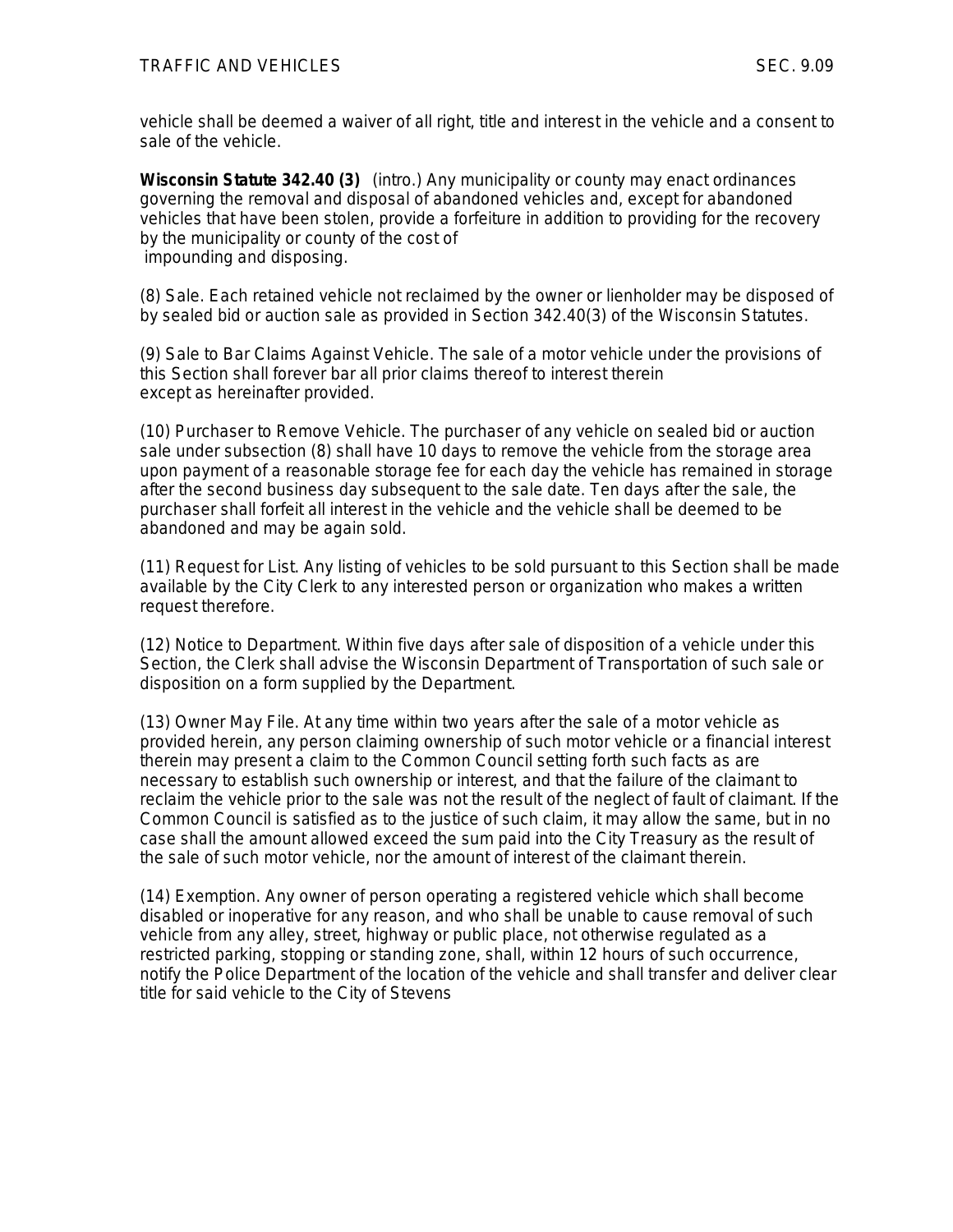Point together with a reasonable fee to offset the cost of towing and junking charges and shall be exempt from the provisions of this ordinance.

When so requested by the owner or person in charge of a vehicle, the Chief of Police shall be authorized to order such vehicle removed and junk directly from the scene of disablement by the Police Department or contractor engaged by the Police Department for towing of disabled vehicles. This provision of subsection (11) shall apply to any vehicle removed under this subsection.

(15) Inspectors' Action. Whenever the Building Inspector, Sanitarian, or Consumer Products Inspector of the City of Stevens Point shall find any vehicle placed or stored in the open upon private property within the corporate limits of the City of Stevens Point, they shall notify the owner of the property upon which said vehicle is placed or stored of the intention of the City of Stevens Point to remove such vehicle. If any such vehicle is not removed within ten (10) days after such notice, the inspector shall cause such

vehicle to be removed, the cost of such removal to be charged to the property owner pursuant to the special tax provisions of section 66.60 of the Wisconsin Statutes.

# **9.10 OFFICIAL TRAFFIC AND SIGNALS.**

(1) Person Authorized to Procure and Erect Signs and Signals. The superintended of Streets is hereby authorized and directed to procure, erect, and maintain appropriate standard traffic signs, signals, and markings conforming to the rules of the State Highway Commission giving such notice of the provisions of this ordinance as required by state law. Signs shall erected in such locations and manner as the Common Council shall determine will best effect the purposes of this ordinance and give adequate warning to users of the street or highway.

(2) Removal of Unofficial Signs and Signals. The Superintended of Streets shall have the authority granted by section 349.09 of the Wisconsin statutes and is hereby directed to order the removal of a sign, signal, marking, or device placed, maintained, or displayed in violation of this ordinance or section 346.41 of the Wisconsin statutes. Any charge imposed on a premise for removal of such an illegal sign, signal, or device shall be reported to the Common Council at its next regular meeting for review and certification.

9.11 [Repealed]

# **9.12 BICYCLE AND MOTOR BICYCLE ORDINANCE**

(a) The statutory provisions in Chapters 340 to 348, of the Wisconsin State Statutes, relating but not limited to the definitions and regulation of bicycle and motor bicycle traffic, operations, licensing and equipment, are adopted by Section 9.01 of this Revised Municipal Code. All persons shall observe these statutory provisions. If any provision of this Section 9.12 conflicts with or contravenes any of the statutory provisions, the statutory provisions shall prevail.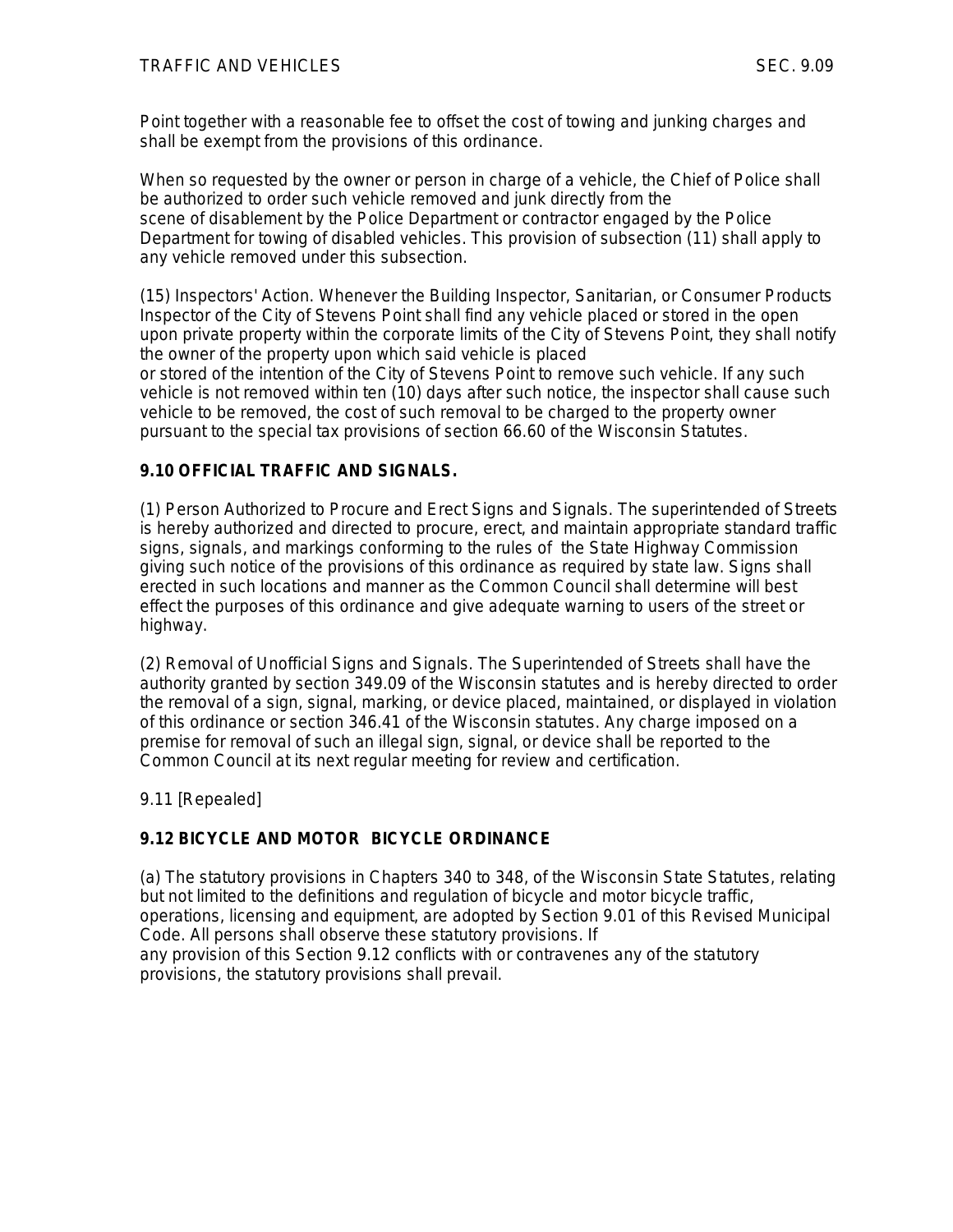#### (b) Definitions.

(1) In Section 9.12, the phrase "transfer of ownership between immediate family members" means transfer of the bicycle or motor bicycle's ownership to the spouse, parent, child, brother or sister of the transferor.

#### (2) [Repealed]

(c) It is unlawful for any person to operate or for any owner to consent to being operated upon any street or Bicycle Way in the City of Stevens Point any bicycle or motor bicycle which is owned by a resident of the City of Stevens Point unless at the time of operation the bicycle or motor bicycle is registered and tagged as herein provided. If the bicycle owner is not a resident of the City of Stevens Point, then that bicycle must be registered in the municipality where the owner resides, providing that jurisdiction has bicycle registration.

(d) In case of change of ownership, the new owner shall reapply for registration, and thereupon the record shall be changed to show the name of the new owner.

(e) Registration shall be made by filing with the Police Department the name and address of the owner, and the serial number and description of the bicycle, on the forms provided, together with the fee as set forth in subsection (g). Registration shall be serially numbered and kept on file as a public record. The registration tag corresponding to the registration shall be affixed in plain view to the seat tube on the frame of the bicycle or motor bicycle. Such tag shall remain affixed to the bicycle or motor bicycle unless removed by the Police Department for cause or for retagging upon change of ownership.

(f) A rental agency shall not rent or offer for rent any bicycle or motor bicycle unless the bicycle is registered and a registration tag is affixed thereto as required herein and such bicycle or motor bicycle is equipped with equipment required.

(g) (1) Effective January 1, 1985, registration shall be non-expiring and shall, subject to paragraph (6), remain valid as long as the ownership of the bicycle or motor bicycle does not change.

(2) The fee for registration shall be \$6.

(3) In the event of theft or loss or the registration tag becomes illegible, the owner shall apply for a duplicate tag. The fee for a duplicate tag shall be \$2.

(4) There shall be no prorating of registration fees.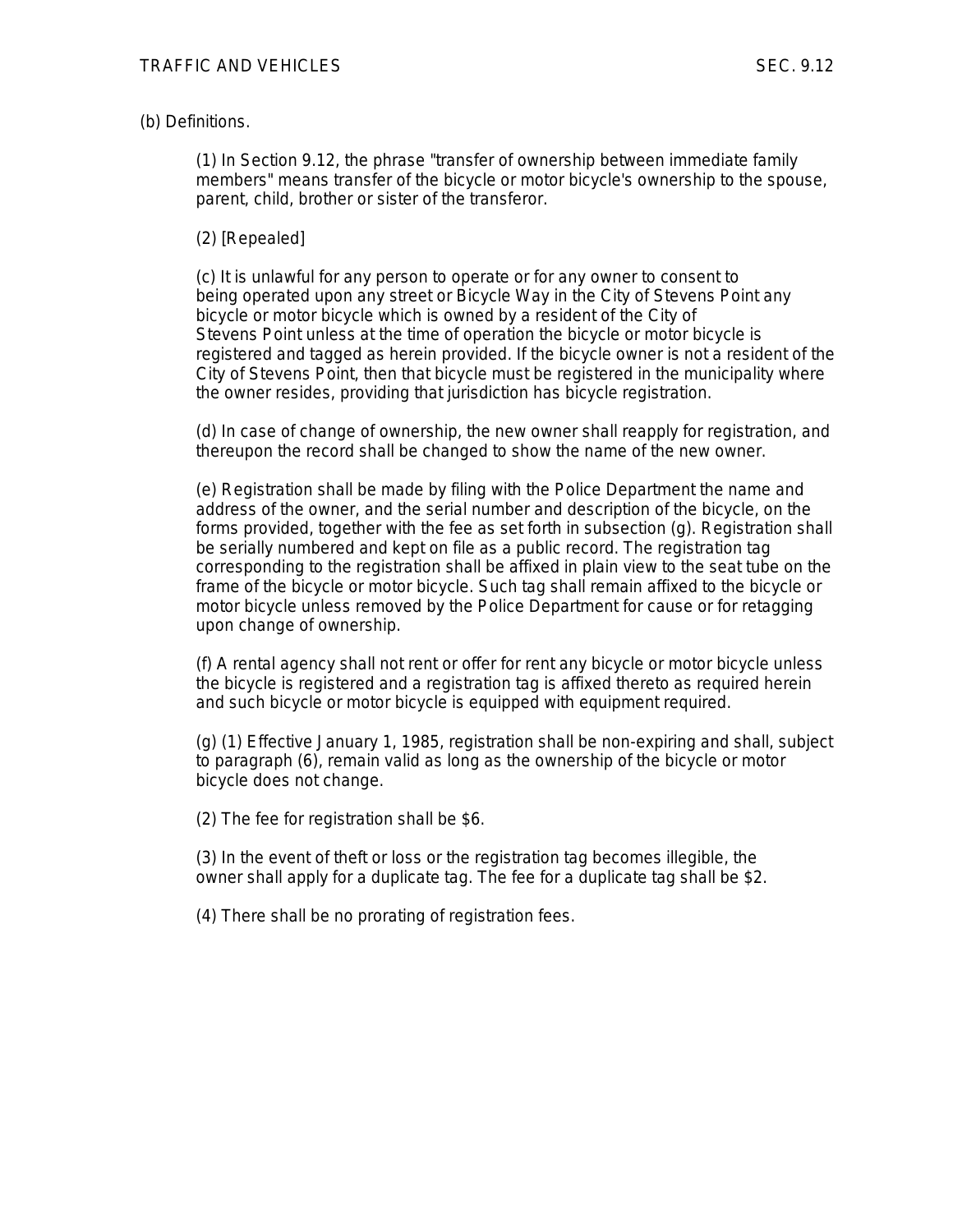(5) Upon transfer of ownership, the new owner shall comply with subsection (d) and, except as provided in paragraph (6), shall re-register the bicycle or motor bicycle as provided in subsection (e), shall pay the fee as set forth in paragraph (2), and shall thereupon be issued a new registration number.

(6) Upon transfer of ownership between immediate family members, the new owner shall comply with subsection (d), for which no fee shall be required, and thereupon the transferor's registration number shall be assigned to and become valid for the transferee.

(h) No person, except the transferor upon transfer of ownership, may willfully remove, deface or destroy such identification tag.

(i) The Police Department shall monthly make an accounting of fees received to the City Comptroller-Treasurer.

(j) When any bicycle or motor bicycle is found to be unsafe for operation, a traffic officer may order it removed from the highway and not operated, except for purposes of removal and repair, until it has been repaired.

(k) No person may operate any bicycle or motor bicycle upon any part of any public highway, bicycle way, or sidewalk in such a manner as it interfere with the rights of other persons using such highway, bicycle way, or sidewalk.

(l) No person may operate any bicycle or motor bicycle upon any public highway, bicycle way, or sidewalk except in a careful and prudent manner, or at a speed greater than is reasonable and prudent under traffic conditions existing at the time, and every bicycle or motor bicycle shall be operated with due regard to the safety of the operator and other persons upon the highway, bicycle way, or sidewalk.

(m) It shall be unlawful to do any trick riding on any highway, bicycle way, or sidewalk or to operate a bicycle or motor bicycle with no hand on the handle bars.

(n) No more than one person may ride on a motor bicycle at any one time, including the operator.

(o) No owner or operator of any bicycle or motor bicycle may park the same on any highway, bicycle way, or sidewalk in such manner as to interfere with free passage by the public.

(p) Bicyclists exercising due care may operate a bicycle or motor bicycle with the power unit not in operation upon any sidewalk.

(q) (I)**Bicycle Ways** . Unless otherwise provided, bicycle traffic shall be 2-way on the Bicycle Way. Unless otherwise provided, the Bicycle Way may be used by pedestrians, and every person operating a bicycle thereupon shall yield the right-of way to any pedestrian. Every person operating a bicycle on a Bicycle Way shall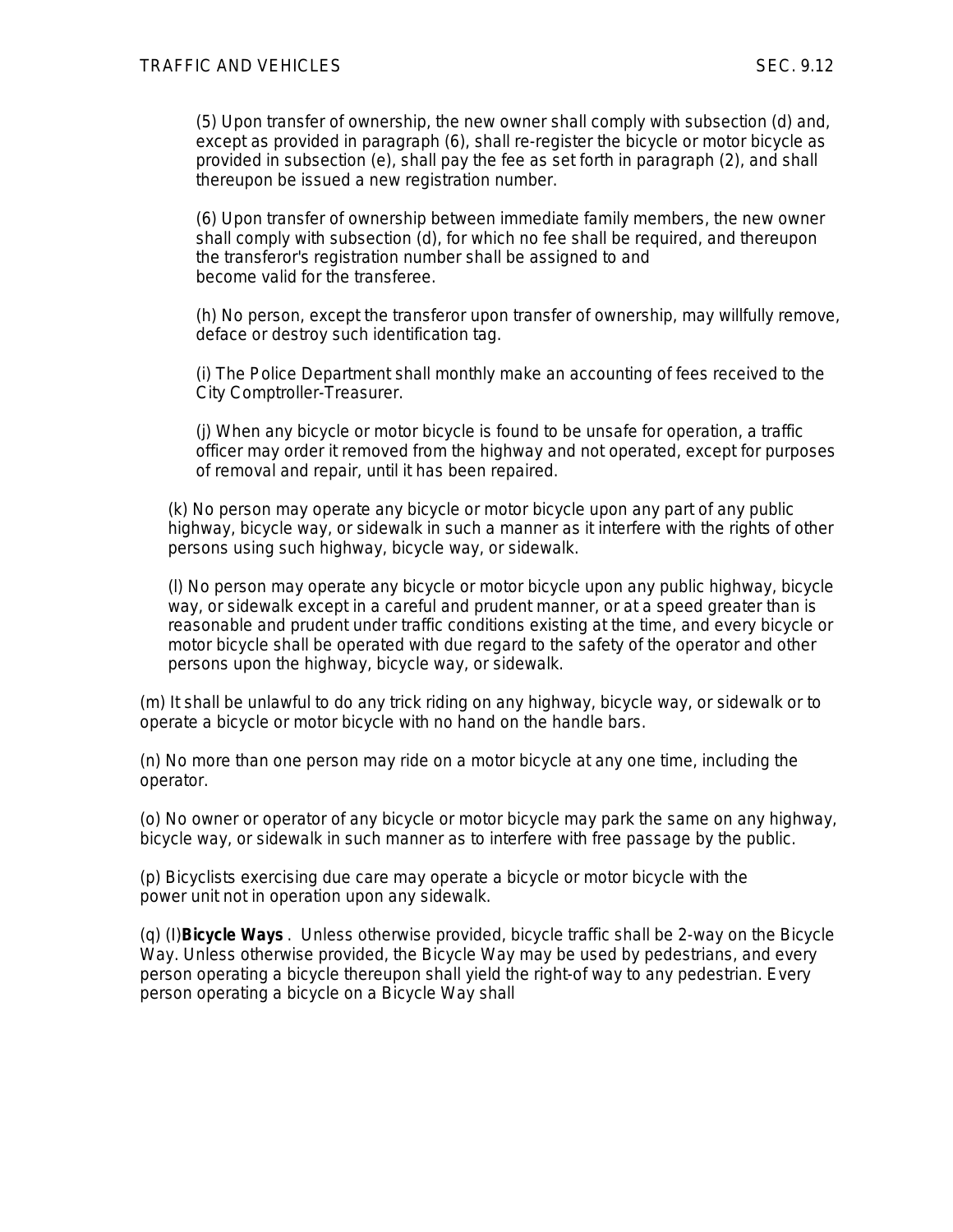#### TRAFFIC AND VEHICLES SEC. 9.12

obey all traffic control signs, signals, and markings posted on the Bicycle Way. The Director of Public Works shall have authority to close any Bicycle Way or portion thereof between November 1 and April 1 or portion of time period thereof. The following are designated as a Bicycle Way:

- (1) The path on the south side of Main Street in the 4100 through 4900 blocks.
- (2) The path running between Bukolt Park and Pfiffner Pioneer Park.
- (3) The path on the north side of Patch Street from Michigan Avenue to Industrial Park Road.
- (4) The path on the south side of Industrial Park Road from Patch Street to Hoover Road.
- (5) The path on the west side of Hoover Road from the Wisconsin Central Limited Railway (part of the Canadian National Railway) to County Road HH.
- (6) The path on the west side of Country Club Drive from the Wisconsin Central Limited Railway (part of the Canadian National Railway) to a point 70 feet north of Carol's Lane.
- (7) The path on the east side of Hoover Road from its intersection with Industrial Park Road to Joerns Drive.
- (8) The path crossing under U.S. Highway 51/Interstate 39 between Joerns Drive and Business Park Drive.
- (9) The path on the west side of Brilowski Road from Old Highway 18 to County Road HH.
- (10) The path on the north side of County Road HH from a point 205 feet west of Business Park Drive to Brilowski Road.
- (11) The path between County Road HH and Vern Holms Drive within the 5400 block of Vern Holms Drive.
- (12) The path between Business Park Drive and John Joanis Drive within the 3300 block of John Joanis Drive.
- (13) The path on the south side of Carrie Frost Drive from John Joanis Drive to Brilowski Road.
- (14) The path on the north side of E.M. Copps Drive from Week Street to the Cul-desac.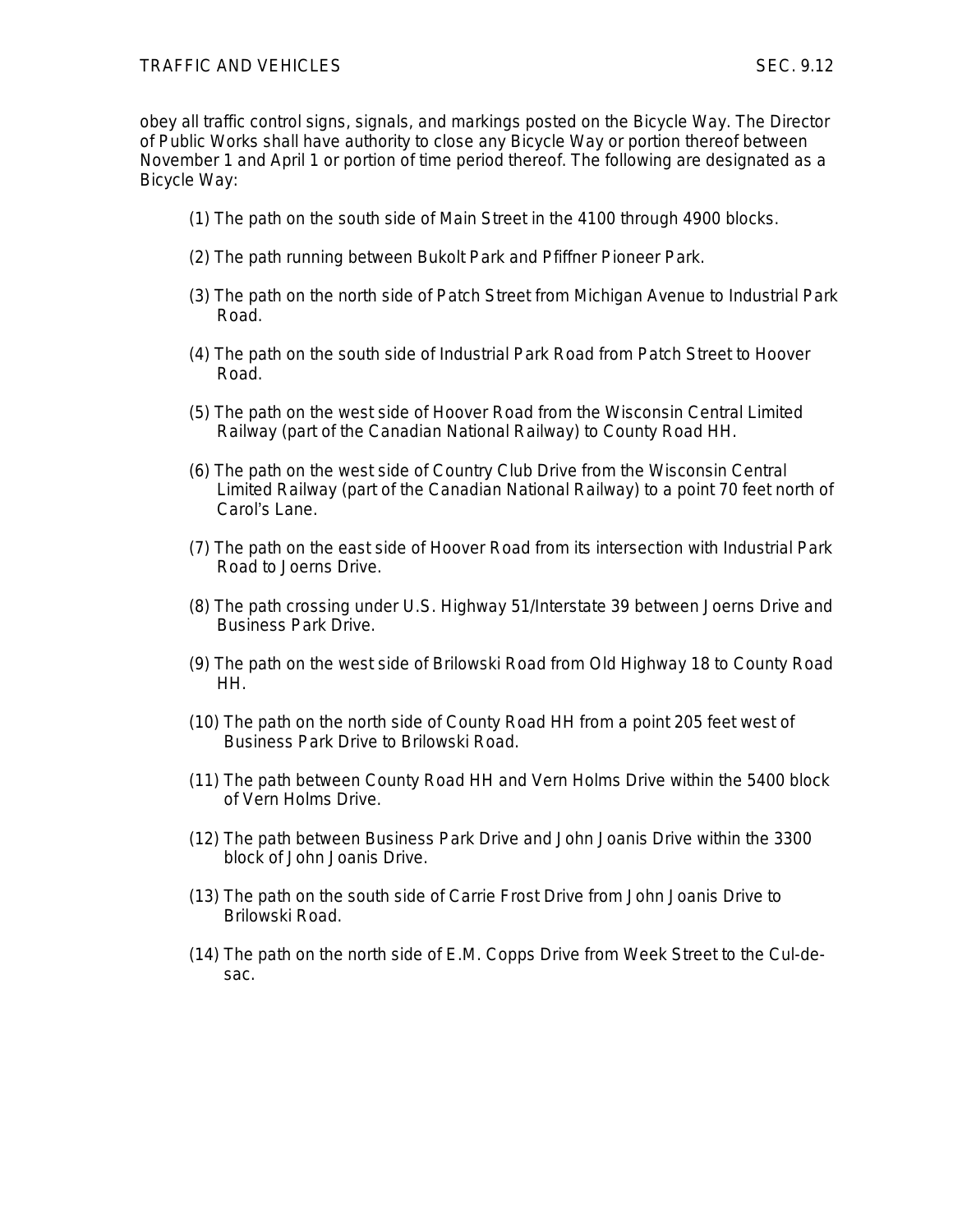- (15) The path on the west side of Reserve Street North from the north driveway of Sentry Insurance to Bluebell Lane.
- (16) The path on the west side of Division Street North from Maria Drive to the Roundabout.
- (17) The path on the north and south sides of North Point Drive from a point 370 feet east of Prentice Street North to the Roundabout.
- (18) The path on the north side of North Point Drive from the Roundabout to a point 310 feet east.
- (19) The path on the east side of Division Street North from the Roundabout to a point 230 feet south.
- (20) The path meandering between Business Park Drive and U.S. Highway 51/Interstate 39 within the 3200 block of Business Park Drive.

(II) **Bicycle Lanes.** The following are designated as bicycle lanes pursuant to Wis. Stats. § 349.23.

(1) The north and south sides of Patch Street from Michigan Avenue to Industrial Park Road.

(2) The north and south sides of Industrial Park Road from Patch Street to Hoover Road.

(3) The east and west sides of Michigan Avenue from Patch Street to Church Street.

(4) The east and west sides of Second Street North from North Point Dr. to Johnson Dr.

(5) The north and south sides of North Point Drive from Michigan Avenue to Wilshire Blvd.

(6) The east and west sides of Michigan Avenue North from Maria Drive to a point 342 feet north of Eagle Summit.

(7) The east side of Business Park Drive from a point 400 feet north of Vern Holmes Drive to E.M. Copps Drive.

(8) The west side of Business Park Drive from E.M. Copps Drive to Vern Holmes Drive.

(9) The north and south sides of Vern Holmes Drive from John Joanis Drive to culdesac.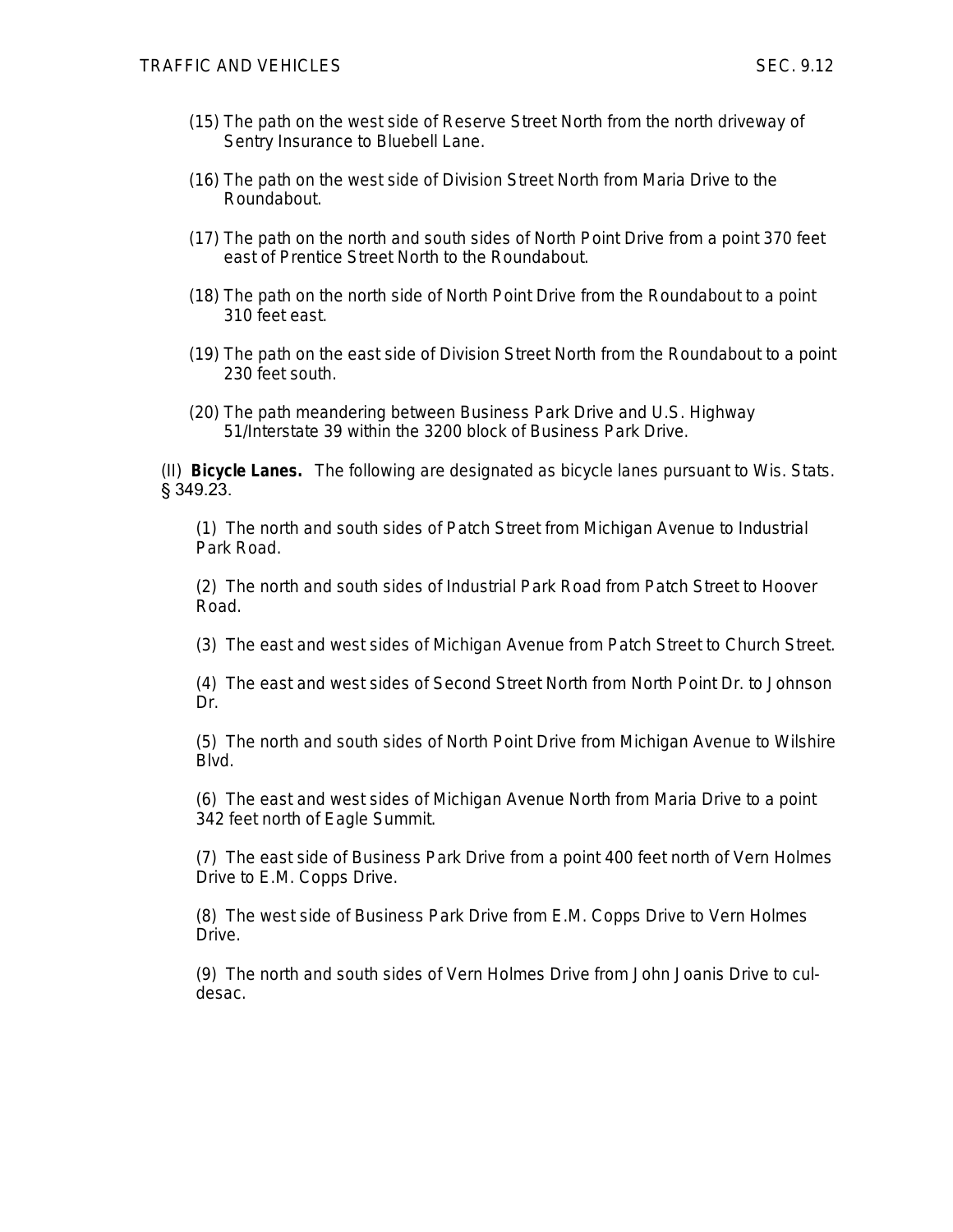(10) The east and west sides of John Joanis Drive from Vern Holmes Drive to Business Park Drive.

(11) The north and south sides of Carrie Frost Drive from John Joanis Drive to Vetter Drive.

(12) The north and south sides of Clem's Way from Business Park Drive to Brilowski Road (County Road R).

(13) The north and south sides of E.M. Copps Drive from Business Park Drive to Brilowski Road (County Road R).

(14) The east and west sides of Vetter Drive from Carrie Frost Drive to County Road HH.

(15) The east and west sides of Brilowski Road from 506 feet north of Main Street (U.S. Highway 10 East) to Walter Street.

(16) The north and south sides of E. M. Copps Drive from Brilowski Road to Week Street.

(17) The west side of Hoover Road and Country Club Drive from Industrial Park Road to a point 62 feet north of Carol's Lane.

(18) The east side of Hoover Road and Country Club Drive from a point 195 feet south of Industrial Park Road to Carol's Lane.

(19) The north and south sides of North Point Drive from a point 376 feet west of Prentice North to a point 370 feet east of Prentice Street North.

(20) The east and west sides of Prentice Street North from Maria Drive to the intersection of North Point Drive and Prentice Street North.

(21) The north side of Center Point Drive from Third Street to Union Street.

- (22) The north side of Center Point Drive from Union Street to Main Street.
- (23) The north and south sides of West Clark Street from West Cornell Avenue to Water Street.
- (24) The north side of Main Street from Rogers Street to Division Street.
- (25) The north side of Main Street from Michigan Avenue to Minnesota Avenue.
- (26) The north and south sides of Maria Drive from Second Street to Union Street.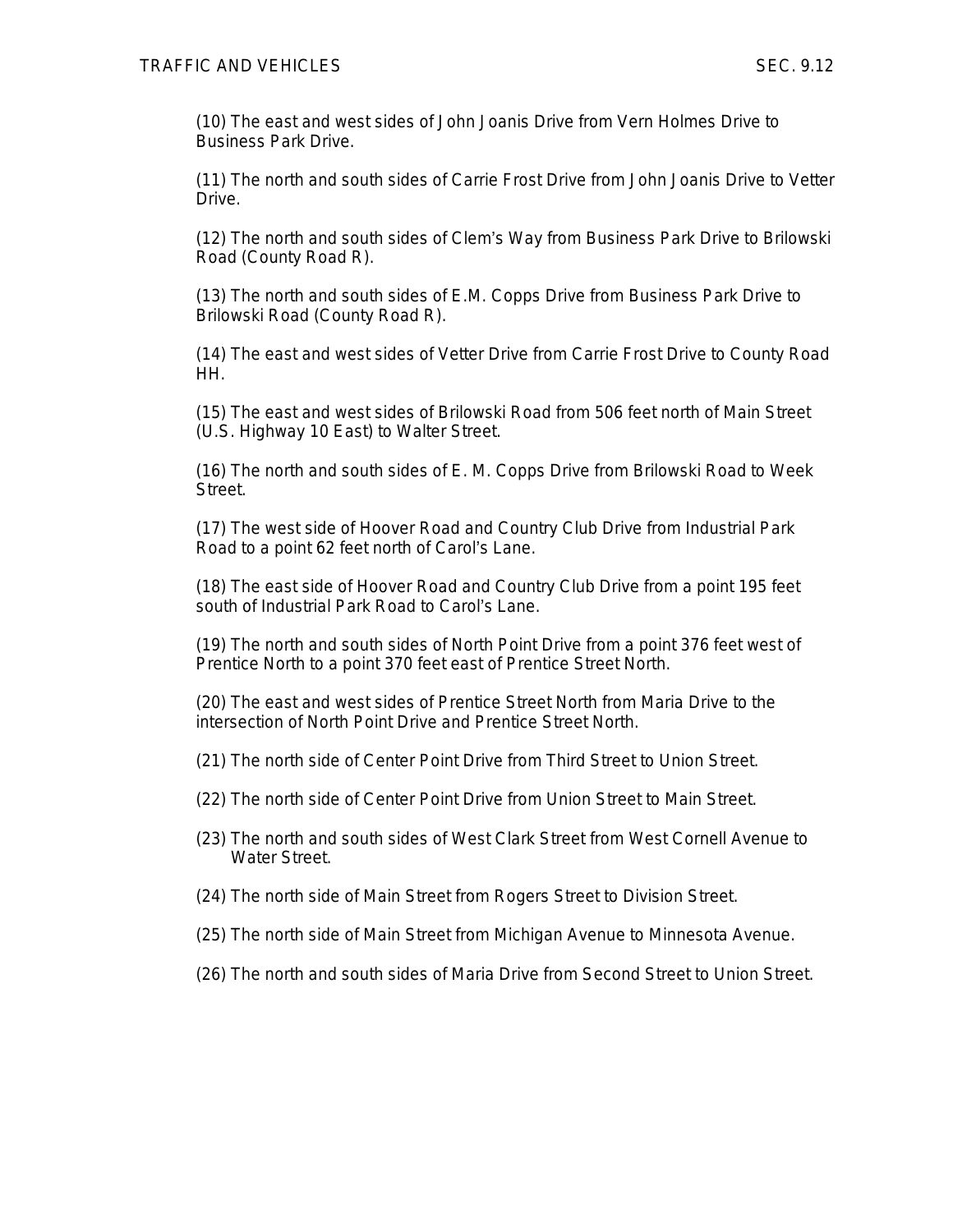- (27) On the south side of Maria Drive from Union Street to Prentice Street.
- (28) The south side of Maria Drive from Division Street to Illinois Avenue.
- (29) The north and south sides of Maria Drive from Illinois Avenue to Michigan Avenue.
- (30) The east and west sides of Michigan Avenue from Patch Street to Dixon Street.
- (31) The south side of Franklin Street from Prentice Street to Division Street.
- (32) The east side of Reserve Street from Clark Street to Main Street.
- (33) The north and south sides of North Point Drive from the Sentry Insurance entrance to Michigan Avenue.
- (34) The north and south sides of North Point Drive from Second Street North to a point 376 feet west of Prentice Street North.
- (35) The north and south sides of Patch Street from Church Street to Michigan Avenue.
- (36) The east and west sides of Second Street from Fifth Avenue to Maria Drive.
- (37) The east and west sides of Second Street North from Maria Drive to North Point Drive.
- (38) On the east and west sides of Water Street from River View Avenue to Whiting Avenue.
- (39) The east side of Water Street from Third Street to Clark Street.
- (40) The east and west sides of Water Street from Clark Street to Crosby Avenue.
- (41) The east side of Water Street from Crosby Avenue to Center Point Drive.
- (42) The west side of First Street from Water Street to Portage Street.
- (43) The east and west sides of Michigan Avenue from Ellis Street to Main Street.
- (44) The east side of Michigan Avenue from Main Street to Sims Avenue.
- (45) The east and west sides of Michigan Avenue from Stanley Street to Maria Drive.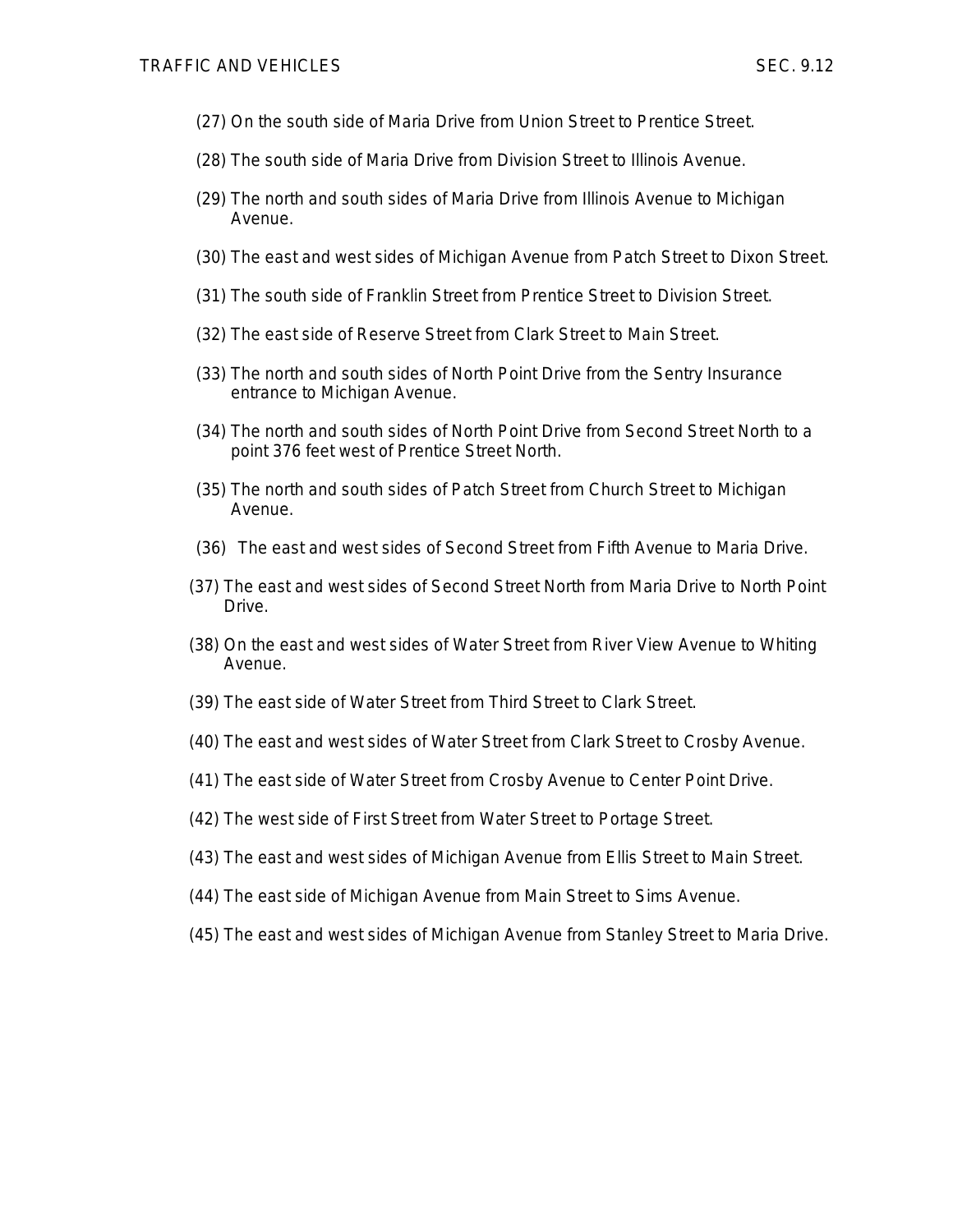- (46) The south side of Maria Drive from Michigan Avenue to Minnesota Avenue.
- (47) The north side of Maria Drive from a point 519 feet east of Michigan Avenue to Minnesota Avenue.

(r) Except as provided in subsection (s), no person may operate a bicycle or motor bicycle with the power unit not in operation on the following roadways; said vehicles must be operated on an existing sidewalk of such roadway unless otherwise provided.

(1) Main Street in the 4100 through 4600 blocks.

(s) Subsection (r) does not apply to an operator who is perpendicularly and otherwise lawfully crossing the roadway. Subsection (r) does not apply where existing sidewalk or sidewalks of such roadway is or are closed to traffic due to construction, unplowed snow, obstruction or other reason.

(t) No parent or guardian of any child shall authorize or knowingly permit such child to violate any of the provisions of Section 9.12.

(u) Penalties. Unless otherwise provided in Section 9.13:

(1) Any person fourteen years of age or older who shall violate any provision of Section 9.12 shall suffer a forfeiture of not more than \$20.00. In default of payment of such forfeiture, any person eighteen years of age or older shall be imprisoned in the County Jail for a period of not more than thirty (30) days. In default of payment of such forfeiture, any person under the age of eighteen years shall be sentenced to pursuant to Section 48.343 of Section 343.345 of the Wisconsin State Statutes.

(2) Any person under the age of fourteen years who shall violate any provision o f Section 9.12 shall, for the first offense, write the city Bicycle Ordinance as directed by the Chief of Police or his/her representative. In default of wiring the City Bicycle Ordinance and for second and subsequent offense, the offender shall be referred to juvenile authorities and proceedings may be held in accord with Chapter 48 of the Wisconsin State Statutes.

## **9.12(v) Abandoned Bicycles.**

- (1) Violation. No person may leave unattended any bicycle on any public street, highway, building, place or park upon any public property, for such time and under such circumstances as to cause the bicycle to reasonably appear abandoned.
- (2) Notice of Abatement. Any bicycle in violation of sub. (1) may have a notice affixed to it which informs the owner of the bicycle, that the bicycle appears to abandoned. Only police officers or Community Service Officers have authority to affix such notices upon bicycles. The notice shall indicate: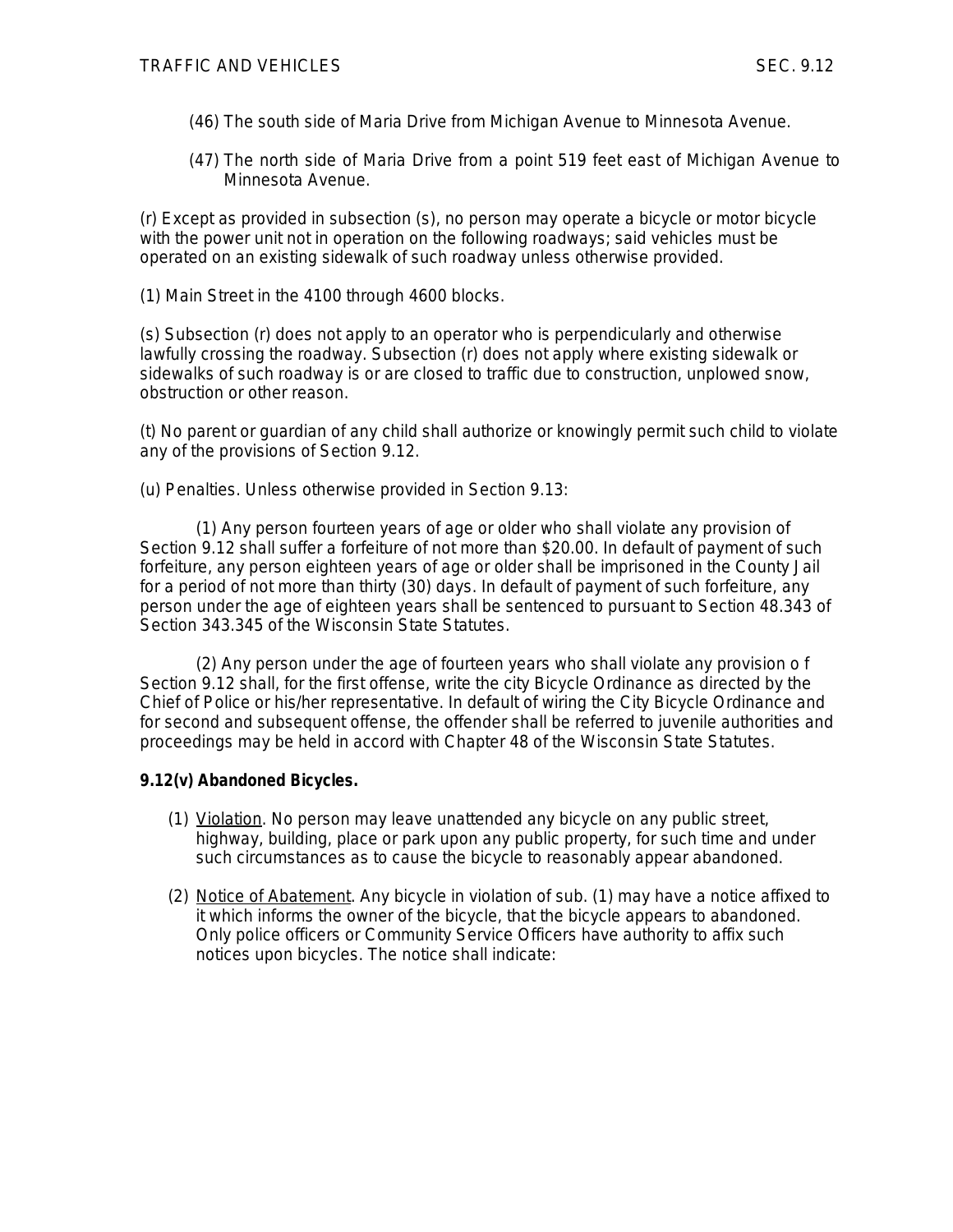- a. The date and time the notice was affixed;
- b. A phone number for the owner to call to inform the agency which affixed the notice, that the bicycle is not abandoned;
- c. The date and time after which the bicycle may be removed under sub. (3). A bicycle shall be deemed as "not abandoned" if the owner of the bicycle, within 72 hours of the affixing of a Notice of Abandonment, notifies the agency affixing that notice, that the bicycle is not abandoned.
- (3) Removal. If a bicycle remains in violation of sub. (1) more than 72 hours after the Notice of Abandonment has been affixed in compliance with sub. (2), that bicycle may be removed by any Police Officer or Community Service Officer and immediately thereafter delivered to the police property room. However, before any designated person removes a bicycle they shall first determine whether their agency has designated the bicycle as "not abandoned." A bicycle designated "not abandoned" may not be removed. A bicycle removed under this section shall remain in the custody of the police department until it is retrieved by the owner or otherwise disposed of according to law.
- (4) Impoundment Fee. A removed bicycle in the custody of the police department shall be permitted to be retrieved by the owner only if the impoundment fee is paid, as set by the Abandoned Bicycle Fee Schedule Policy.

**9.13 PENALTY.** The penalty for violation of any provision of this ordinance shall be a forfeiture as hereinafter provided together with the cost of prosecution imposed as provided in sections 345.20 to 345.53 of the Wisconsin statutes:

(1) Uniform Offenses. Forfeitures for violation of any provisions of chapters 341 to 348 adopted by reference in section 1 of this ordinance shall conform to forfeitures for violation of the comparable state offense, including any variations of increases for second offenses.

(2) Special Local Regulations. The forfeiture for violation of sections 2,3,4,5,6,7,8 (4) of this ordinance shall not be less than \$5.00 nor more than \$200 for the first offense and not less than \$10 nor more than \$500 for the second offense within two (2) years.

(3) Miscellaneous. The forfeiture for violation of any provision of section 1 (2) of this ordnance shall be not less than \$50.00 nor more than \$500.

(4) Parking. The forfeiture for violation of parking regulations in section 5 (1), (2), or (3) of this ordinance shall not be less than \$50 no more than \$100.

**9.14 ENFORCEMENT.** This ordinance shall be enforced in accordance with the provisions of sections 345.20 to 345.53, chapter 299 and section 66.12 of the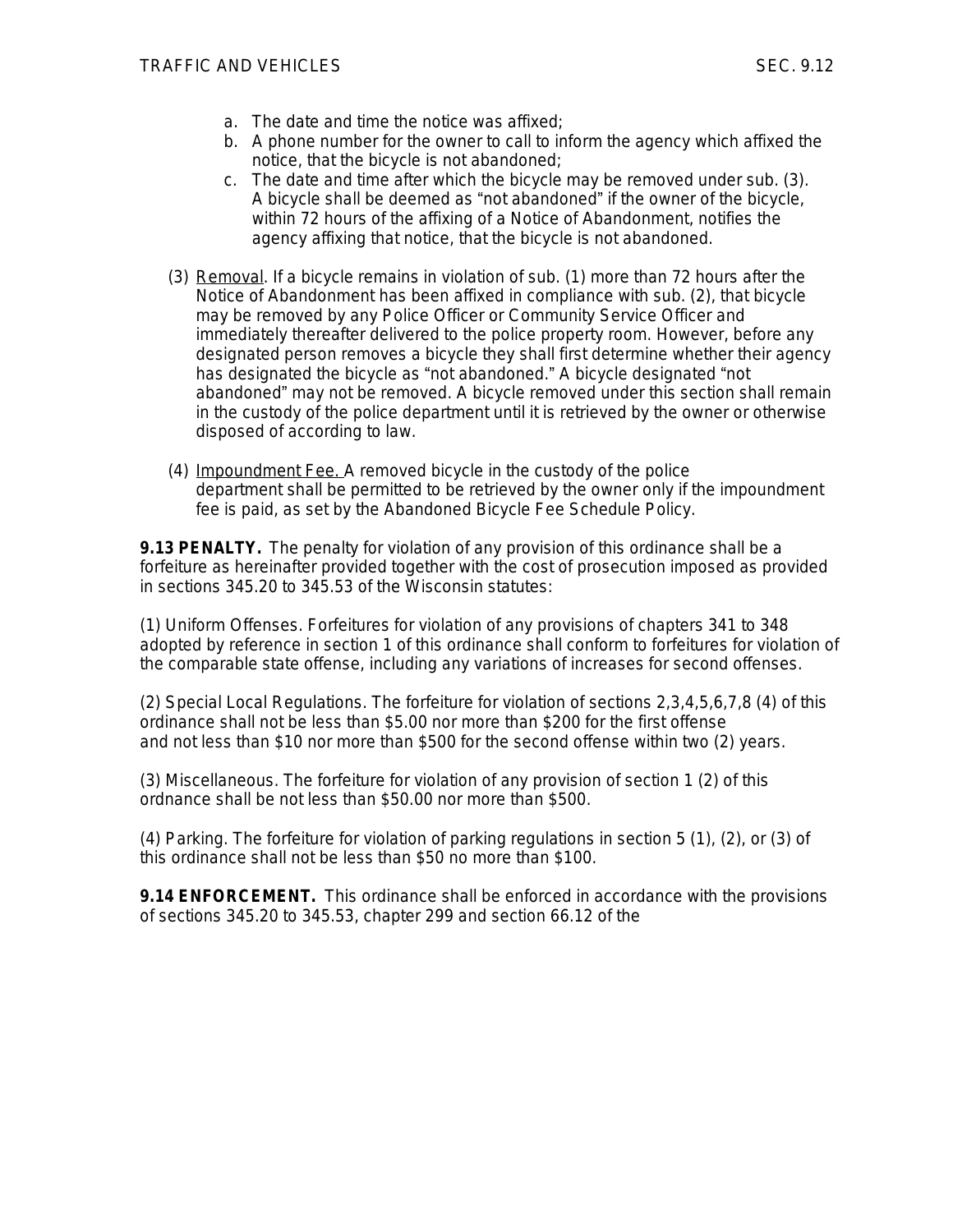Wisconsin statutes.

(1) Stipulation of Guilt or No Contest. Stipulations of guilt of no contest may be made by persons arrested for violations of this ordinance in accordance with section 66.12 (1) (b), Wisconsin statutes, whenever the provisions of section 345.27 are inapplicable to such violations. Stipulations shall conform to the form contained on the uniform traffic citation and complaint under section 345.11, Wisconsin statutes, and my be accepted within five (5) days of the date of the alleged violation. Stipulations may be accepted by the clerk of courts or city police department.

(2) That the Personnel Committee of the City of Stevens Point is hereby authorized to engage the services of crossing guards for hazardous intersections within the said city for the purpose of providing assistance to pedestrians in negotiating such intersections.

(2) Deposits. Any person stipulating guilt or no contests under subsection (1) of this section must make the deposit required under section 345.26, Wisconsin statutes, or if the deposit is not established under such statue, shall deposit a forfeited penalty as provided in the schedule established by the chief of police and approved by the Common Council. Deposits may be brought or mailed to the office of the clerk of courts or the city police department as directed by the arresting officer. Deposits for parking or nonmoving violations shall be mailed or brought to the city treasurer.

(3) Notice of Demerit Points and Receipt. Every officer accepting a forfeited penalty or money deposit under this ordinance shall receipt therefor in triplicate as provided in section 345.26 (3) (b), Wisconsin statutes. Every officer accepting a stipulation under the provisions of this ordinance shall comply with the provisions of section 343.27, 343.28, 345.26 (1) (a) and 345.27 (2), Wisconsin statutes, and shall require the alleged violator to sign a statement of notice in substantially the form contained on the uniform traffic citation and complaint promulgated under section 345.11, Wisconsin statutes.

(4) Forfeitures in Treasury; Officer to Post Bond, Qualify. Any officer accepting deposits or forfeited penalties under this ordinance shall deliver them to the city treasurer with twenty (20) days after receipt. Any officer authorized to accept

deposits under section 345.26, Wisconsin statutes, or this ordinance shall qualify by taking the oath prescribed by section 19.01, Wisconsin statutes, and filing and official bond in the sum of \$500 as described by section 19.01.

(5) Parking Ticket-Citations. When approved by the Chief of Police, parking Ticket-Citation may be used for enforcement of non-moving traffic regulations created or adopted by this Code, including violations of non-moving traffic regulations defined and described in the Wisconsin Statutes, adopted by reference in section 9.01, and all parking provisions of Chapters 8, 9, 21, 23, and 30 of this Code. Non-moving traffic violations are governed by the procedures set forth in Section 345.28 of the Wisconsin Statutes. Parking Ticket-Citations may be used by law enforcement officers or by civilian employees of the Stevens Point Police Department. Parking Ticket-Citations may also be used by building, housing and street inspectors of the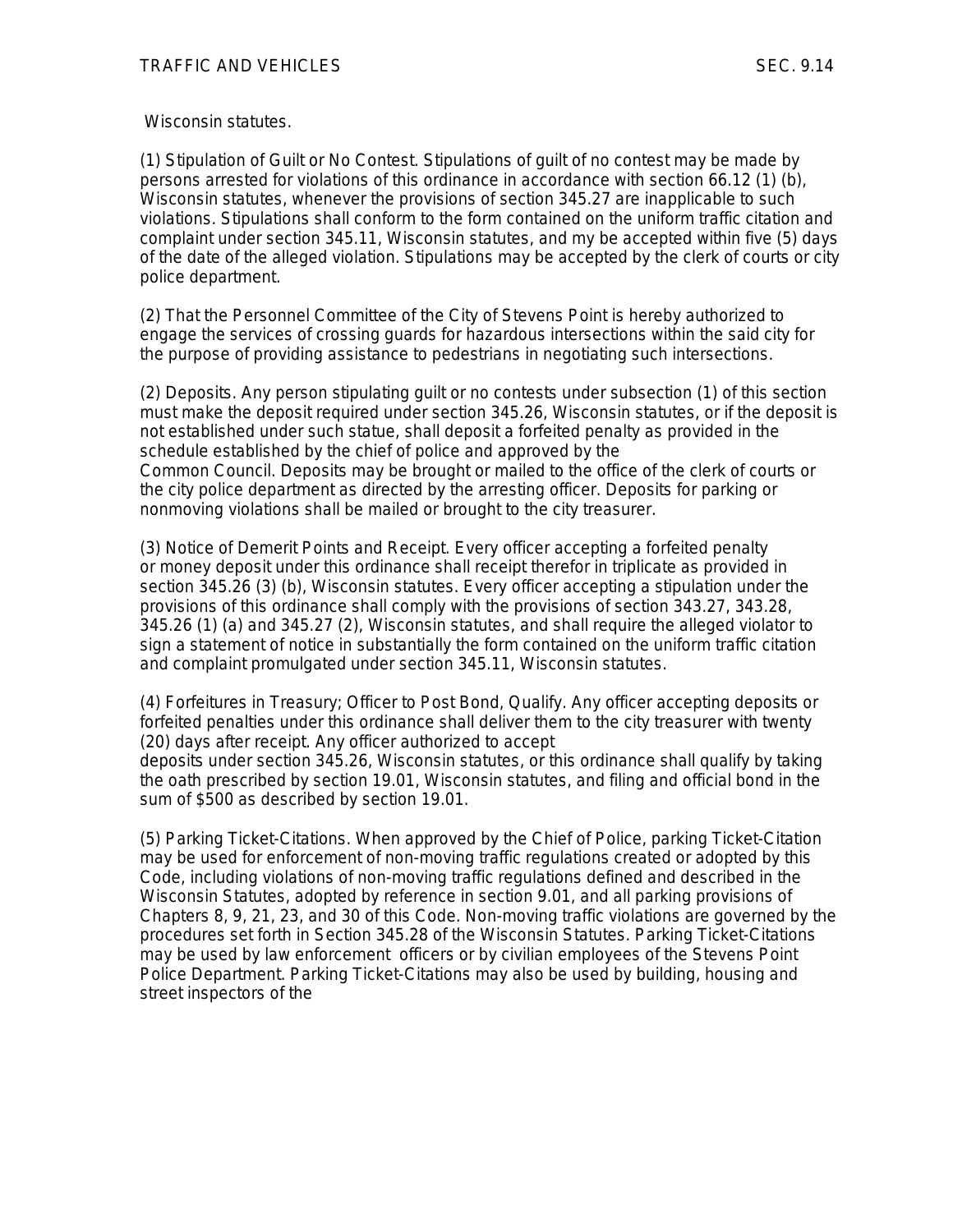City of Stevens Point and their authorized representatives for those violations which are directly related to their specific responsibilities.

Parking Ticket-Citations may also be used by the Executive Director of the Community Development Authority of the City of Stevens Point and his/her authorized representatives for those violations which are directly related to Housing Authority real properties.

(6) Any person authorized by the Police Department may place an immobilization device on any vehicle which has accumulated three or more unpaid parking tickets, all of which are a minimum of sixty days beyond the date of issue, the registered owner of which has been sent notice of overdue payment to their address of record. Any immobilization device utilized will be one designed as manufactured for the purpose of preventing the vehicle from being moved.

The immobilization device may be applied to any vehicle parked on or along a highway, on any public parking lot or on public lands.

No unauthorized person may attempt to remove or to damage any immobilization device.

The vehicle may remain immobilized until the owner of the vehicle makes payment for all overdue parking tickets.

Any vehicle which remains immobilized for three or more days without the owner contacting the Police Department may be declared abandoned. The Police Department may assess a fee to cover costs for the application and removal of the device.

(7) Pursuant to Wis. Stats. § 349.217, the Common Council hereby authorizes the appointment of traffic control attendants for the protection of persons who are crossing highways within the City. Such appointments shall be made at the discretion of the Chief of Police, but no appointments shall be made unless the person appointed meets the qualifications of Wis. Stats. § 349.217.

**9.15 REFERENCES TO STATUTES.** References to specific statutory sections wherever used in this ordinance shall mean the Wisconsin statutes of 1971.

**9.16 REPEAL OF CONFLICTING ORDINANCES.** All ordinances regulating traffic upon the streets, alleys, and highways of the City of Stevens Point, Wisconsin, and all ordinances or parts of ordinances heretofore enacted by the Common Council of said city are hereby repealed.

**9.17 SEVERABILITY.** The provisions of this ordinance shall be deemed severable and it is expressly declared that the Common Council would have passed the other provisions of this ordinance irrespective of whether or not one of more provisions may be declared invalid and if any provisions or this ordinance or the application thereof to any person of circumstance is held invalid, the remainder of the